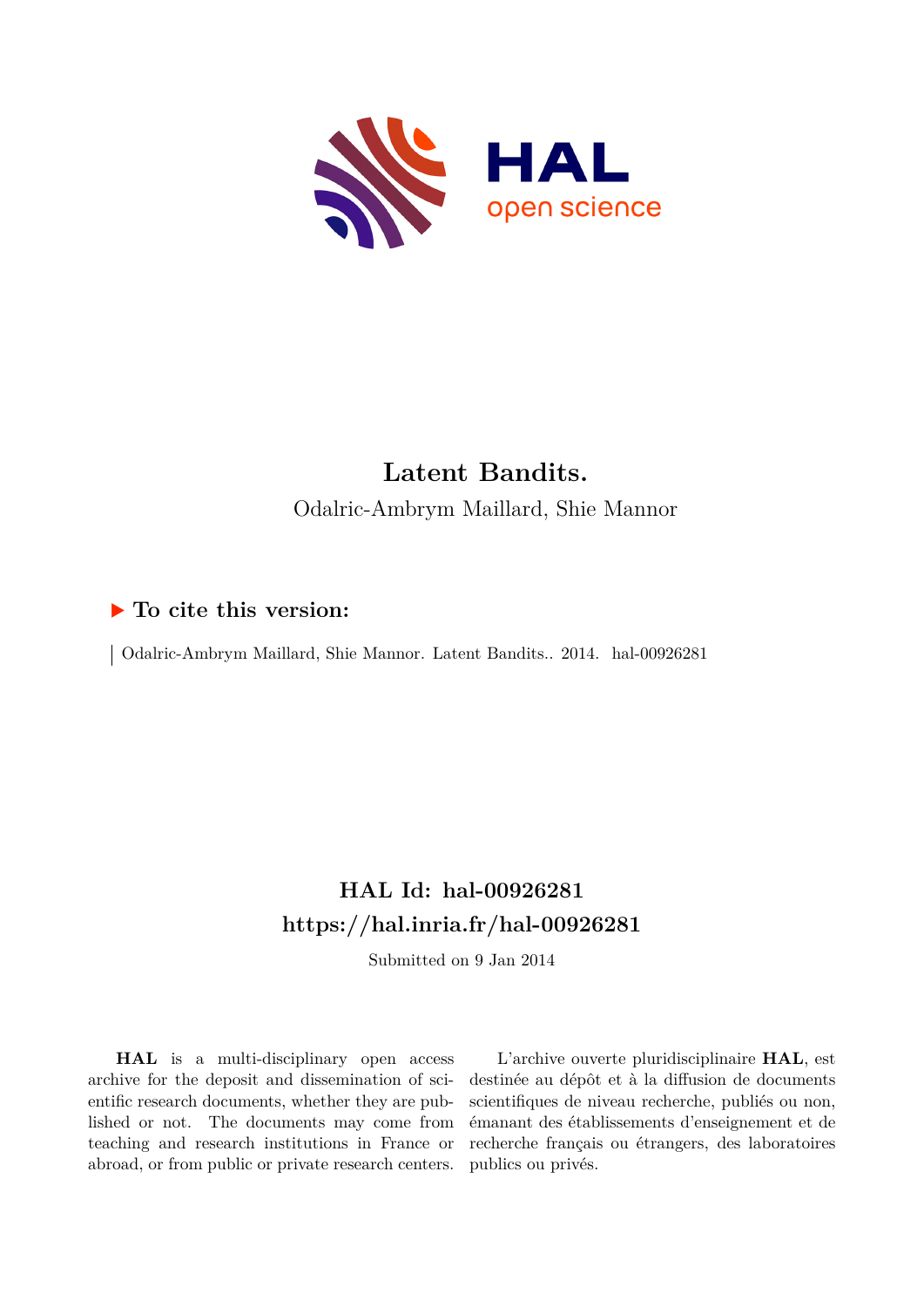<span id="page-1-0"></span>Odalric-Ambrym Maillard ODALRIC-AMBRYM.MAILLARD@ENS-CACHAN.ORG

The Technion, Faculty of Electrical Engineering 32000 Haifa, ISRAEL

The Technion, Faculty of Electrical Engineering 32000 Haifa, ISRAEL

# Abstract

We consider a multi-armed bandit problem where the reward distributions are indexed by two sets –one for arms, one for type– and can be partitioned into a small number of clusters according to the type. First, we consider the setting where all reward distributions are known and all types have the same underlying cluster, the type's identity is, however, unknown. Second, we study the case where types may come from different classes, which is significantly more challenging. Finally, we tackle the case where the reward distributions are completely unknown. In each setting, we introduce specific algorithms and derive non-trivial regret performance. Numerical experiments show that, in the most challenging agnostic case, the proposed algorithm achieves excellent performance in several difficult scenarios.

# 1. Introduction

In a recommender system [\(Li et al.,](#page-9-0) [2010;](#page-9-0) [2011;](#page-9-0) [Ado](#page-9-0)[mavicius & Tuzhilin,](#page-9-0) [2005\)](#page-9-0), an agent must display an ad to each incoming client, and a context vector summarizes the observed properties of a client, such as its navigation history or its geographic localization. In a cognitive radio [\(Avner et al.,](#page-9-0) [2012;](#page-9-0) [Filippi et al.,](#page-9-0) [2008\)](#page-9-0), an agent must select a communication channel, based on its current known location and network conditions, while avoiding collision with other sources (such as radar, WiFI, etc). Both examples can be analyzed within the contextual-multi-armed bandit framework [\(Langford & Zhang,](#page-9-0) [2007;](#page-9-0) [Lu et al.,](#page-9-0) [2010\)](#page-9-0), where the contexts summarize the information available to the learner. However, the context alone may not be sufficient to solve these problems optimally: In recommender systems, information such as gender or salary, is typically missing (due to privacy). In cognitive radios, information that a source (or an existing user) is close or far is unknown. In both cases, important information about the reward structure is not observed. Such would enable to classify similar situations and possibly output much better predictions.

We study in this paper the underlying problem that we call the latent multi-armed bandit problem (we do not consider the contextual part of the problem, that is handled by previous work). More formally, let  $\{\nu_{a,b}\}_a \in \mathcal{A}, b \in \mathcal{B}$  be a set of real-valued probability distributions, that is indexed by two finite sets  $A$  of items (actions) and  $\beta$  of types. For clarity, and to highlight the role of latent information, we assume that both sets are finite. Extension to continuous parametric settings such as linear contextual-bandit [\(Abbasi-Yadkori](#page-9-0) [et al.,](#page-9-0) [2011;](#page-9-0) [Dani et al.,](#page-9-0) [2008\)](#page-9-0) is straightforward. We denote  $\mu_{a,b} \in \mathbb{R}$  the mean of  $\nu_{a,b}$  and assume  $\nu_{a,b}$  to be  $R$ -sub-Gaussian (with known  $R$ ), that is

 $\forall \lambda \in \mathbb{R} \quad \log \mathbb{E}_{\nu_{a,b}} \exp \left( \lambda (X - \mu_{a,b}) \right) \leq R^2 \lambda^2 / 2.$  (1)

At each step  $n \in \mathbb{N}$ , Nature selects some  $b_n \in \mathcal{B}$  according to some unknown stochastic process  $\Upsilon$ . Then  $b_n$  is revealed, and we must select some  $a_n \in \mathcal{A}$ . Finally, a reward  $X_n$  is sampled from  $\nu_{a_n,b_n}$  and observed. Our goal is to find for all  $N$  a sequence of actions  $a_{1:N} = \{a_n\}_{1\le n\le N}$  with maximal cumulated reward. The optimal sequence is given by  $\{\star_{b_n}\}_{n\in\mathbb{N}}$ where  $\star_b \in \text{argmax}_{a \in \mathcal{A}} \mathbb{E}_{X \sim \nu_{a,b}}[X]$ . The expected re $gret$  of an algorithm  $\mathfrak A$  that produces a sequence of actions  $a_{1:N}$  is then simply defined by

$$
\mathfrak{R}_N^{\mathfrak{A}} = \sum_{n=1}^N \mathbb{E}_{X_n \sim \nu_{\star_{b_n}, b_n}} \Big[X_n\Big] - \sum_{n=1}^N \mathbb{E}_{X_n \sim \nu_{a_n, b_n}} \Big[X_n\Big].
$$

We model the latent information by assuming that  $\beta$ is partitioned into C clusters  $\mathcal{C} = {\mathcal{B}_c}_{c=1,...,C}$  such that the distributions  $\{\nu_{a,b}\}_{a \in \mathcal{A}}$  are the same for each  $b \in \mathcal{B}_c$ . This common distribution is denoted  $\nu_{a,c}$  and called a cluster distribution. We denote the optimal action in  $\mathcal{B}_c$  by  $\star_c$ , and introduce the optimality gaps

Shie Mannor shielder and the shielder shielder shielder shielder shielder shielder shielder shielder shielder

Proceedings of the  $31^{st}$  International Conference on Machine Learning, Beijing, China, 2014. JMLR: W&CP volume 32. Copyright 2014 by the author(s).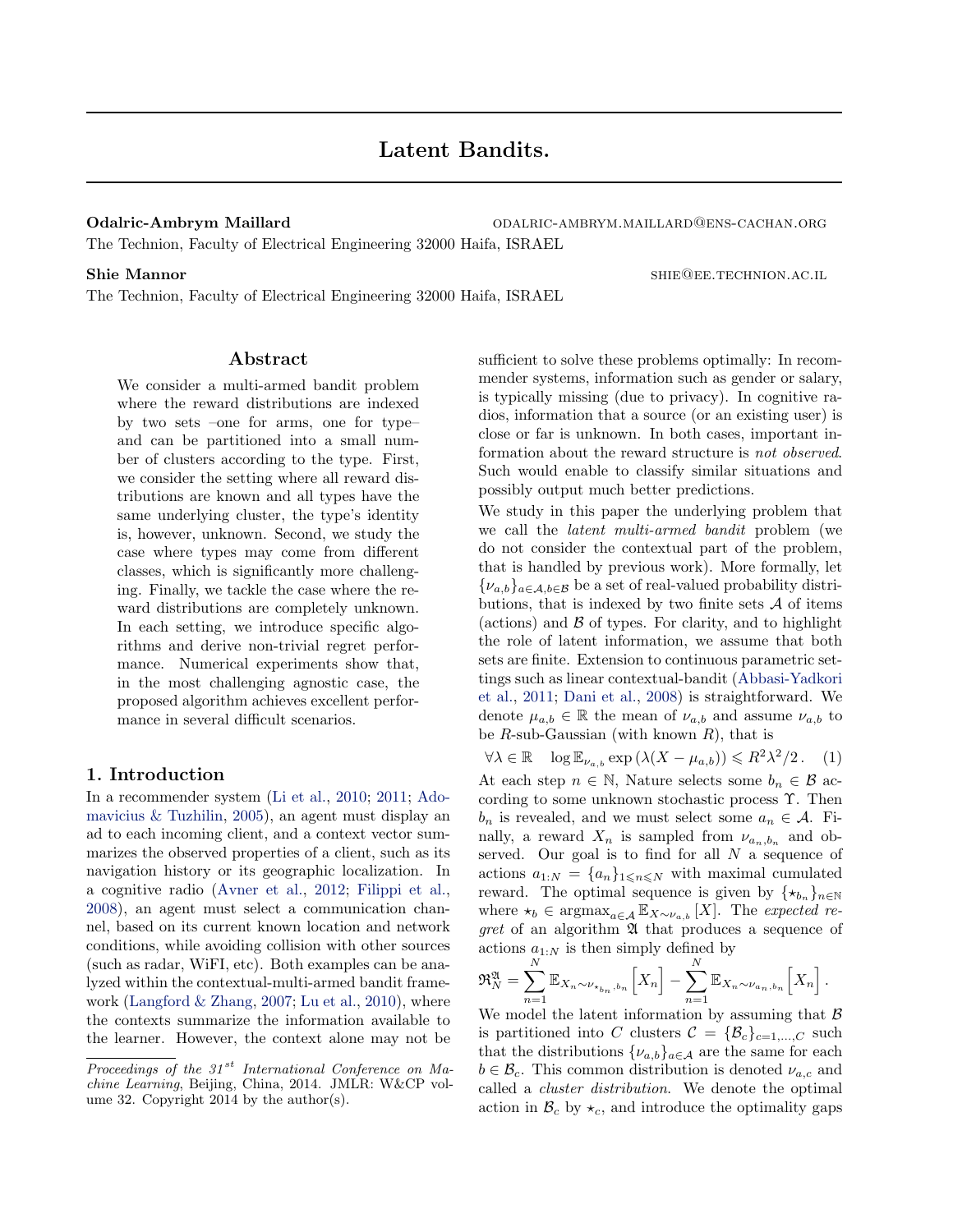<span id="page-2-0"></span> $\Delta_{a,c} = \mu_{\star_c,c} - \mu_{a,c}$ . Both the partition and the number of clusters are unknown.

In the recommender system example,  $\beta$  would be the set of Ids of users having a same context, partitioned for instance into  $C = 4$  groups according to whether the user is a Male/Female and has High/Low income. In the cognitive radio scenario,  $\beta$  could represent hours of the day, partitioned into  $C = 2<sup>3</sup>$  parts according to three local radios being active or  $\text{not}^1$ .

Previous work In [\(Agrawal et al.,](#page-9-0) [1989\)](#page-9-0) and more recently in [\(Salomon & Audibert,](#page-9-0) [2011\)](#page-9-0) the case when all cluster distributions are known and all users b come from the same unknown cluster c is considered. In this already non-trivial setting, [\(Agrawal et al.,](#page-9-0) [1989\)](#page-9-0) provided an asymptotic lower bound that significantly differs from the standard lower bound known for the multi-armed bandit problem [\(Lai & Robbins,](#page-9-0) [1985;](#page-9-0) [Burnetas & Katehakis,](#page-9-0) [1996\)](#page-9-0), thus showing that the problem is intrinsically different from a bandit problem. They also analyze a near-optimal (yet costly) algorithm for that problem. In [\(Salomon & Audibert,](#page-9-0) [2011\)](#page-9-0), a simpler algorithm is introduced and analyzed with less tight guarantee. We contribute to that setting in Section 2 with a tighter regret bound for a simple algorithm. We then consider two challenging extensions. In Section [3](#page-4-0) users may come from different (instead of one) clusters, and in Section [4](#page-4-0) nothing is known about the environment. These new settings could be loosely related to [\(Slivkins,](#page-10-0) [2011\)](#page-10-0) and [\(Hazan](#page-9-0) [& Megiddo,](#page-9-0) [2007\)](#page-9-0).

Contribution In Section 2, we review the important case when the cluster distributions  $\{\nu_{a,c}\}_{a\in\mathcal{A},c\in\mathcal{C}}$  are known, and all users come from the same cluster c. We provide intuition about the setting, introduce a new algorithm called Single-K-UCB that is computationally less demanding than that of [\(Agrawal et al.,](#page-9-0) [1989\)](#page-9-0), and prove an explicit finite-time bound (Theorem [4\)](#page-3-0) on its regret, improving on [\(Salomon & Audibert,](#page-9-0) [2011\)](#page-9-0).

In Section [3,](#page-4-0) we analyze the significantly harder and largely unaddressed setting when the cluster distributions are still known, but the users may now come from all clusters. We provide a lower bound (Theorem [5\)](#page-4-0) showing that when the number of clusters is too large with respect to the time horizon, sub-linear regret is not attainable. We introduce an algorithm called Multiple-K-UCB and prove a non-trivial regret bound (Theorem [6\)](#page-4-0) that makes explicit the effect of the distribution of users  $\Upsilon$  on the regret.

In Section [4,](#page-4-0) we target the challenging setting when nothing is known (neither  $\Upsilon$ , the cluster distributions, nor even the number of clusters). We provide regret bounds for benchmark UCB-like algorithms (Theorem [7\)](#page-5-0), and a new algorithm called A-UCB. Despite the very general setting and poor available information, we are able to prove a weak result (Proposition [1\)](#page-6-0), that enables us to deduce a regret guarantee under mild conditions on the structure of arms (Lemma [1,2\)](#page-6-0). Numerical simulations show in Section [4.2](#page-7-0) that the introduced algorithm achieves excellent performance in a number of hard situations. All proofs are provided in the supplementary material.

**Notations.** At round  $n$ , we denote the number of observations for the pair  $(a, b)$  by  $N_{a,b}(n) = \sum_{t=1}^{n} \mathbb{I}\{a_t =$  $a, b_t = b$  and use  $\hat{\nu}_{a,b}(n)$  and  $\hat{\mu}_{a,b}(n)$  to denote the empirical distribution and empirical mean built from the same observations, respectively. We also introduce  $N_b(n) = \sum_{a \in \mathcal{A}} N_{a,b}(n)$ . For observations associated to the pair  $a, b$ , we denote  $U_{a,b}(n)$  a high probability upper bound on the mean  $\mu_{a,b}$ , and  $L_{a,b}(n)$  a high probability lower bound. Unless specified, in the sequel we choose the following  $U_{a,b}(n)$  coming from concentration inequality for R-sub-Gaussian variables (see [\(1\)](#page-1-0)), and define  $L_{a,b}(n)$  symmetrically:

$$
U_{a,b}(n) = \widehat{\mu}_{a,b}(n) + R \sqrt{\frac{2 \log(N_b(n)^3)}{N_{a,b}(n)}}.
$$

One could instead use Hoeffding's inequality if the distributions have bounded support, empirical Bernstein's inequality to take the variance into account, self-normalized concentration inequality such as in [\(Garivier & Moulines,](#page-9-0) [2008;](#page-9-0) [Abbasi-Yadkori et al.,](#page-9-0) [2011\)](#page-9-0), or even tighter upper bounds based on Kullback-Leibler divergence as explained in (Cappé [et al.,](#page-9-0) [2013\)](#page-9-0). These would lead to slightly improved constants in the regret bounds, at the price of clarity. Thus we focus here on bounds based on the mean only. Let the confidence set be  $S_{a,b}(n) = [L_{a,b}(n), U_{a,b}(n)]$ and its size (the gap) be  $G_{a,b}(n) = U_{a,b}(n) - L_{a,b}(n)$ . To avoid some technical considerations, we assume that  $S_{a,b}(n)$  is centered around  $\hat{\mu}_{a,b}(n)$ .

# 2. Known cluster distributions with single cluster arrivals.

In this section, we consider the case when all the distributions  $\{\nu_{a,c}\}_{a\in\mathcal{A},c\in\mathcal{C}}$  are known and arrivals  $\{b_n\}_{n\geqslant1}$ belong to the same unknown cluster  $c \in \mathcal{C}$ . The difference from a standard multi-armed bandit problem is that the set of possible distributions is finite and known. We can have for instance three arms, two clusters and Bernoulli distributions of respective parameter 0.2, 0.6, 0.8 for one cluster, and Bernoulli distributions of parameter 0.8, 0.1, 0.5 for the second one. This modifies the achievable learning guarantees:

Theorem 1 [\(Agrawal et al.](#page-9-0) [\(1989\)](#page-9-0)) Let  $c \in C$  be the true class (that is supp( $\Upsilon$ )  $\subset \mathcal{B}_{c}$ ), and  $\mathcal{A}_{-} = \mathcal{A}$ )

<sup>1</sup>We assume that radios are active at the same time everyday.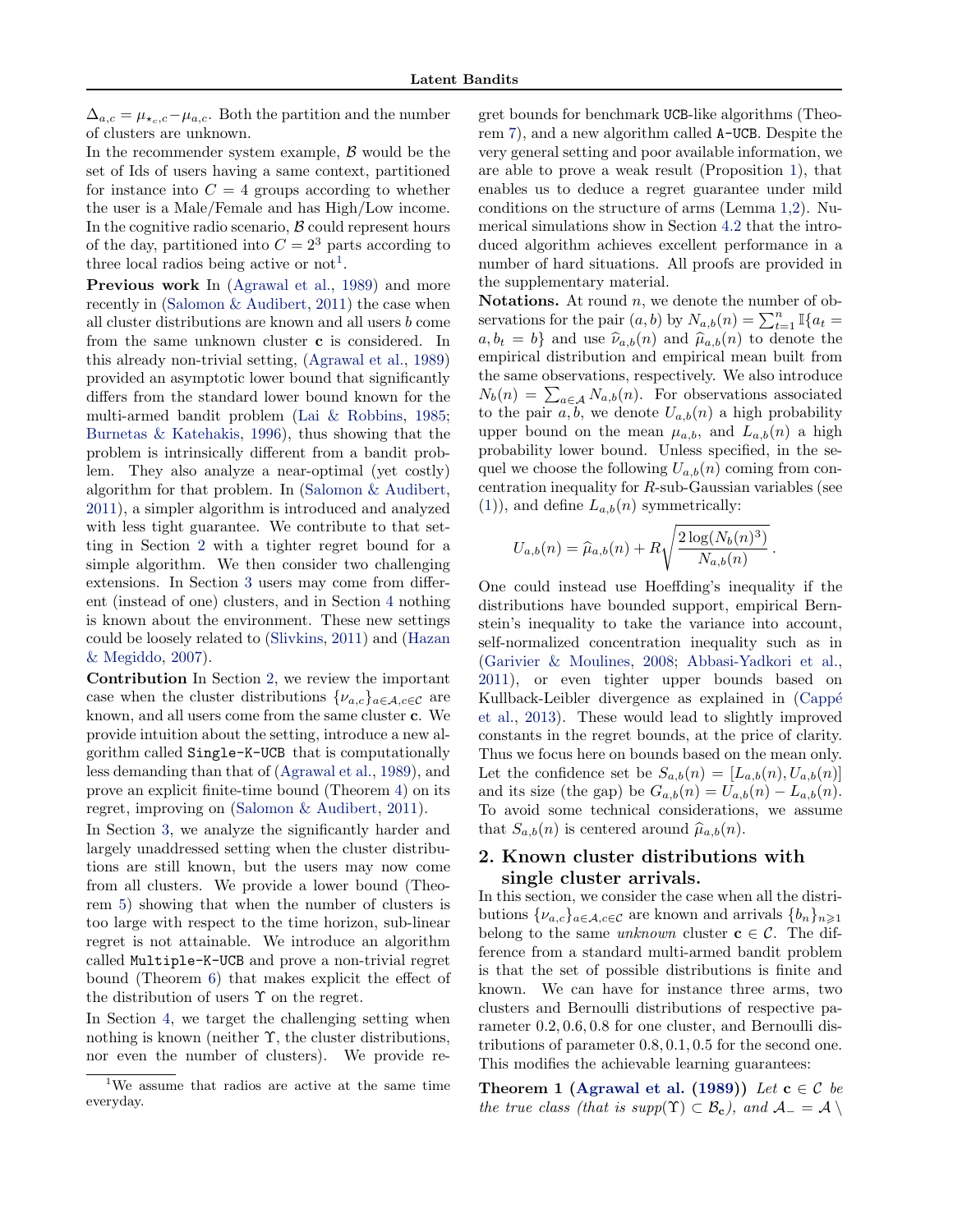.

<span id="page-3-0"></span> $\{\star_{\mathbf{c}}\}$  be the set of sub-optimal arms. Then, a lower performance bound is  $\sum \omega _{\mathbf{c},a}\Delta _{a,\mathbf{c}}$ 

$$
\liminf_{N \to \infty} \frac{\Re_N}{\log(N)} \geq \min_{\omega_{\mathbf{c}} \in \mathcal{P}(\mathcal{A}_-)} \max_{c' \in C(\mathbf{c})} \frac{1}{\sum_{a \in \mathcal{A}_-} \omega_{\mathbf{c},a} KL(\nu_{a,\mathbf{c}} || \nu_{a,c'})}
$$
\nwhere  $C(\mathbf{c}) = \left\{ c' \in \mathcal{C} : \nu_{\star_{\mathbf{c}},c'} = \nu_{\star_{\mathbf{c}},\mathbf{c}} \text{ and } \star_{\mathbf{c}} \neq \star'_{c} \right\}.$ 

Theorem 2 [\(Agrawal et al.](#page-9-0) [\(1989\)](#page-9-0)) For each  $c \in$  $\mathcal{C}, \, \mathrm{let} \, \omega_c^{\star} \, \, \mathrm{that} \, \, \mathrm{achieves} \, \, \mathrm{the} \, \, \mathrm{minimum} \, \, \mathrm{in} \, \, \mathrm{the} \, \, \mathrm{lower} \, \, \mathrm{bound}$ of Theorem [1.](#page-2-0) The algorithm proposed by [\(Agrawal](#page-9-0) [et al.,](#page-9-0) [1989\)](#page-9-0) makes use of  $\{\omega_c^{\star}\}_{c \in \mathcal{C}}$  and achieves

$$
\mathfrak{R}_N \leqslant \left(\max_{c' \in \mathcal{C}(\mathbf{c})} \frac{\sum_{a \in \mathcal{A}_-} \omega_{\mathbf{c},a}^{\star} \Delta_{a,\mathbf{c}}}{\sum_{a \in \mathcal{A}_-} \omega_{a,\mathbf{c}}^{\star} KL(\nu_{a,\mathbf{c}} || \nu_{a,c'})} + o(1)\right) \log(N) .
$$

Although theoretically appealing, it may be in general expensive to compute the quantities  $\{\omega_c^{\star}\}_{c \in \mathcal{C}}$ , which makes the algorithm less practical. On the other hand, [\(Salomon & Audibert,](#page-9-0) [2011\)](#page-9-0) introduced the GCL algorithm, seemingly without being aware of the work of [\(Agrawal et al.,](#page-9-0) [1989\)](#page-9-0) and got the following nonasymptotic performance bound:

#### Theorem 3 [\(Salomon & Audibert](#page-9-0) [\(2011\)](#page-9-0))

Assume that for all  $c, c' \in \mathcal{C}$ , for all  $a \in \mathcal{A}$ , then either  $\nu_{a,c} \neq \nu_{a,c'}$  or (either  $\star_c \neq a$  or  $\star_c' = a$ ), or  $\exists a'\neq a: \mathbb{P}_{\nu_{a',c}}(\frac{d\nu_{a',c}}{d\nu_{a',c'}}$  $\frac{d\mathcal{L}_{a',c}}{d\mathcal{L}_{a',c'}}(X) > 0$  = 0. Then if  $\mathbf{c} \in \mathcal{C}$ with unique best arm is the true environment, then for all  $\beta > 0$  it holds for some constants  $C, C'$  that

$$
\forall n \forall a \neq \star_{\mathbf{c}} \mathbb{P}\bigg(\sum_{b \in \mathcal{B}_{\mathbf{c}}} N_{a,b}(n) \geqslant C \frac{\log(n)}{\Delta_{a,\mathbf{c}}^2}\bigg) \leqslant C'n^{-\beta}
$$

GCL is fairly easy to implement, however the way this bound is stated makes it hard to understand, all the more so that the constants are not explicit. Also the dependency with  $\Delta_{a,\mathbf{c}}^2$  seems sub-optimal.

For completeness, we now introduce an efficient algorithm directly inspired from Agrawal's work. The price for the reduced complexity is that we lose the asymptotic optimality. We start with some intuition about our setting.

High level intuition For clarity, we focus on means only (instead of distributions). Let  $\mathcal{C}_{n-1} = \left\{c \in \mathcal{C}_n\right\}$  $\mathcal{C}, \forall a \in \mathcal{A} : \mu_{a,c} \in S_{a,\mathcal{B}}(n-1)$  be the set of admissible classes at round  $n - 1$ , where the confidence set  $S_{a,B}(n-1)$  is built using observations for the pairs  $\{(a, b)\}_{b \in \mathcal{B}}$ . Note that by concentration of measure, with high probability the true class **c** is admissible and thus  $\mathcal{C}_{n-1}$  is not empty. Let then  $\tilde{c} \in \mathcal{C}_{n-1}$  be an admissible class. It makes sense to pull its optimal arm  $\star_{\tilde{c}} = \operatorname{argmax}_{a \in \mathcal{A}} \mu_{a,\tilde{c}}$  (that is known). Now several situations may occur:

a) For another class  $c' \in \mathcal{C}$ , if  $|\mu_{\star_{\bar{c}},c'}-\mu_{\star_{\bar{c}},\bar{c}}| > G_{a,\mathcal{B}}(n-$ 1), then  $c'$  cannot be admissible. Now if when  $c'$  is

admissible then  $\star_{\tilde{c}} = \star_{c'}$ , it means that choosing to play  $\star_{\tilde{c}}$  for  $\tilde{c} \in \mathcal{C}_{n-1}$  is safe (that is  $\star_{\tilde{c}} = \star_{\mathbf{c}}$  happens with high probability).

' b) If ∃c' ∈ C such that both  $|\mu_{\star_{\bar{c}},c'} - \mu_{\star_{\bar{c}},\bar{c}}| \leqslant G_{a,\mathcal{B}}(n-$ 1) and  $\star_{\tilde{c}} \neq \star_{c'}$ , there are many admissible classes that lead to different actions to play. The situation is tricky since playing arm  $\star_{\tilde{c}}$  does not separate  $\tilde{c}$  from  $c'$ (it may be that  $\nu_{\star\tilde{c},\tilde{c}} = \nu_{\star\tilde{c},c'}$ ), and may moreover be sub-optimal since we may have  $\star_{\tilde{c}} \neq \star_{\mathbf{c}}$ .

Algorithm [\(Agrawal et al.,](#page-9-0) [1989\)](#page-9-0) uses a fancy procedure to handle case b). Here, we note that if we choose the class  $\tilde{c}$  (and thus action  $\star_{\tilde{c}}$ ) with maximal best mean, this ensures that  $\mu_{\star_c,c} - \mu_{\star_{\bar{c}},c} \leq \mu_{\star_{\bar{c}},c} - \mu_{\star_{\bar{c}},c}$ and thus a controlled error. This observation leads to the Single-K-UCB algorithm, whose pseudo-code is provided in Algorithm 1. Straightforwardly, if  $\mathcal{C}_{n-1}$  is empty, it reduces to playing round-robin, in case a),  $\mathcal{A}_{n-1}^*$  is a singleton, and in case b), we have a controlled error.

| Algorithm 1 The Single-K-UCB algorithm.                                                                                                                            |  |  |  |
|--------------------------------------------------------------------------------------------------------------------------------------------------------------------|--|--|--|
| <b>Require:</b> The cluster distributions $\{\nu_{a,c}\}_{a \in \mathcal{A}, c \in \mathcal{C}}$ .                                                                 |  |  |  |
| 1: for $n = 1N$ do                                                                                                                                                 |  |  |  |
| 2: Receive $b_n \sim \Upsilon$ .                                                                                                                                   |  |  |  |
|                                                                                                                                                                    |  |  |  |
| 3: Define the set of admissible classes $\mathcal{C}_{n-1} = \left\{ c \in \mathcal{C} : \forall a \in \mathcal{A} \mu_{a,c} \in S_{a,\mathcal{B}}(n-1) \right\}.$ |  |  |  |
| Define the set of "elite" admissible arms<br>4:                                                                                                                    |  |  |  |
| $\mathcal{A}_{n-1}^{\star} = \{a \in \mathcal{A}; \exists c \in \mathcal{C}_{n-1} \star_c = a\}.$                                                                  |  |  |  |
| 5: Choose the next arm (breaks ties with round-                                                                                                                    |  |  |  |
| robin)<br>$a_n = \underset{a=\star_c,c \in C_{n-1}}{\operatorname{argmax}} \mu_{\star_c,c}.$<br>(2)                                                                |  |  |  |
| 6: end for                                                                                                                                                         |  |  |  |

Regret bound Such algorithm enjoys the following regret performance:

Theorem 4 The regret of Single-K-UCB satisfies

$$
\mathfrak{R}_N^{Single-K-UCB} \leqslant \sum_{a \in A^*} \frac{24R^2 \Delta_{a,\mathbf{c}} \log(N)}{\Delta_{a,\mathbf{c}}^{+2}} + \Delta_{a,\mathbf{c}} \left(1 + \frac{\pi^2}{3}\right),
$$
\nwhere  $A^* = \left\{ a \in \mathcal{A} : \exists c \in \mathcal{C} \text{ s.t. } \star_c = a \right\}$  and\n
$$
\Delta_{a,\mathbf{c}}^+ = \inf_{c' \in \mathcal{C}} \left\{ \mu_{a,c'} - \mu_{a,\mathbf{c}} : \star_{c'} = a \cap \mu_{\star_{c'},c'} \geqslant \mu_{\star_{\mathbf{c}},\mathbf{c}} \right\}.
$$

The notation  $\Delta_{a,\mathbf{c}}^+$  comes from the fact that  $\Delta_{a,\mathbf{c}}^+ \geqslant$  $\Delta_{a,\mathbf{c}}$ . Note the link between this bound and that of Theorem 2 (also  $\Delta_{a,\mathbf{c}}^+$  and  $\mathcal{C}(\mathbf{c})$ ). Of course the bound of Theorem 2 can be better and this seems to be the price for the simplicity of Single-K-UCB. On the other hand, since Theorem 4 scales with  $\Delta_{a,\mathbf{c}}^+$  (which can be arbitrarily larger than  $\Delta_{a,c}$ ; see Figure [1\)](#page-4-0), it improves on the result of Theorem 3, and moreover provides explicit constants. Finally, it is straightforward to improve the constants using tighter confidence bounds as discussed in the introduction.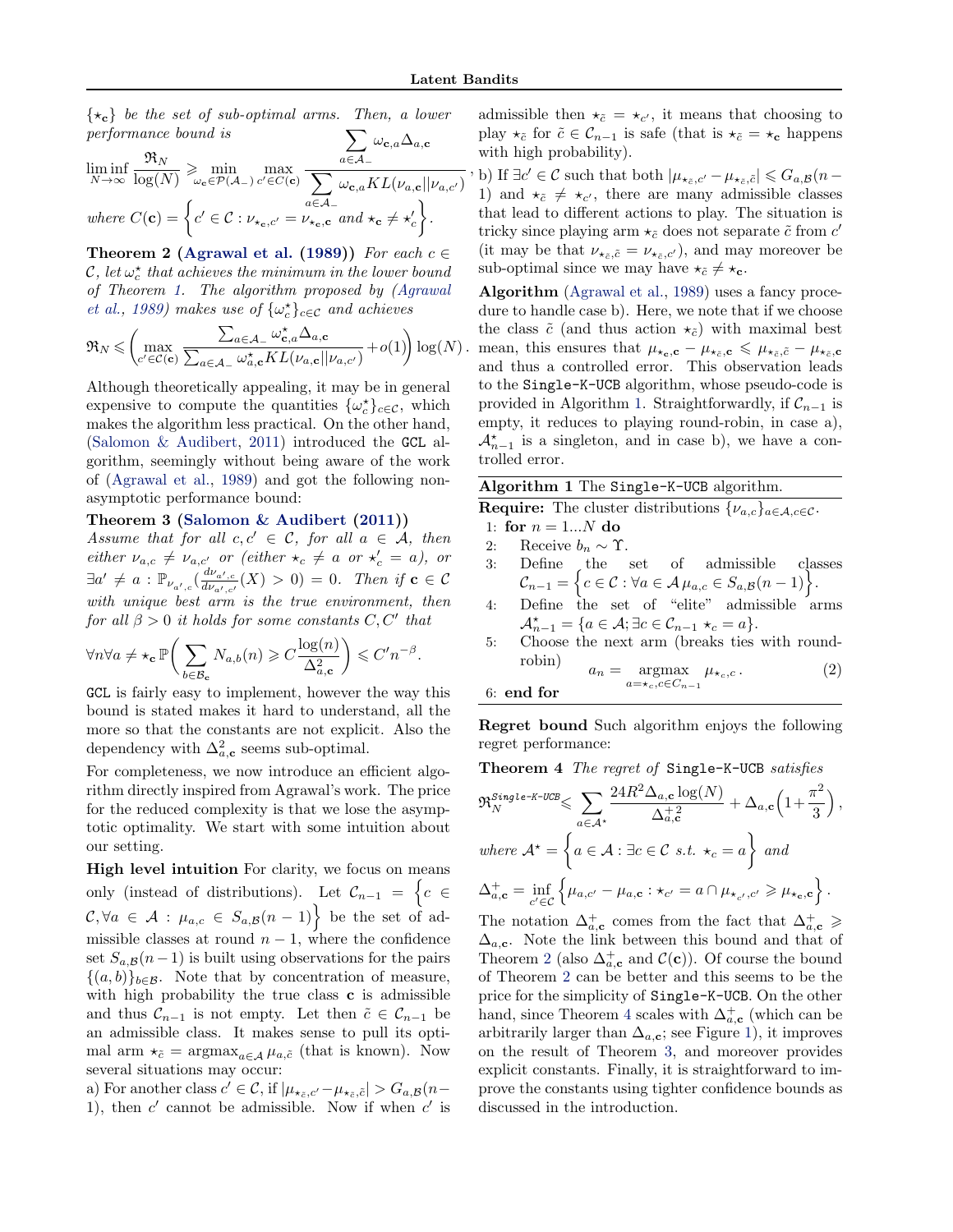# <span id="page-4-0"></span>3. Known cluster distributions with multiple cluster arrivals.

We now turn to the more challenging case when the distributions  $\{\nu_{a,c}\}_{a\in\mathcal{A},c\in\mathcal{C}}$  are still known to the learner, but when the users may come from different clusters, and the learner does not know what class c corresponds to some input  $b \in \mathcal{B}$ . In this setting, the lower bound from Theorem [1](#page-2-0) can be strengthen. Indeed, without further assumptions, it may be the case that if the number of clusters  $C$  is too large with respect to the time horizon  $N$ , we don't have time to learn and we can not ensure to have sub-linear regret: **Theorem 5** Let  $\Upsilon$  be the uniform distribution over B and consider that the distributions are partitioned exactly into  $C > A$  groups of equal size. Then, it holds

$$
\inf_{algo} \sup_{\nu_{a,c}} \Re_N \geqslant \frac{1}{20} \min \{ \sqrt{NAC}, N \} \, .
$$

This shows that for the scaling  $C = \Omega(N)$  the problem becomes hopeless since for any bandit algorithm there exists a set of distributions  $\{\nu_{a,b}\}_{a\in\mathcal{A},b\in\mathcal{B}}$  such that the regret is linear in N.

# Algorithm 2 The Multiple-K-UCB algorithm.

**Require:** The cluster distributions  $\{\nu_{a,c}\}_{a \in \mathcal{A}, c \in \mathcal{C}}$ .

1: for  $n = 1...N$  do

- 2: Receive  $b = b_n \sim \Upsilon$ .<br>3: Define the set of admissible classes  $\mathcal{C}_{n-1}(b) = \left\{c \in \mathcal{C}, \forall a \in \mathcal{A} : \mu_{a,c} \in S_{a,b}(n-1)\right\}.$
- 4: Define the set of "elite" admissible arms  $\mathcal{A}_{n-1}^* = \{a \in \mathcal{A}; \exists c \in \mathcal{C}_{n-1}(b_n) \star_c = a\}.$
- 5: Choose the most optimistic "elite" arm  $a_n = \text{argmax}$  $\mu_{\star_c,c}$ .
- $a=\star_c, c \in \mathcal{C}_{n-1}(b_n)$ 6: end for

Despite this difficulty, it is possible to slightly modify Single-K-UCB for that setting, which leads to algorithm 2 that enjoys the following regret performance.

Theorem 6 The regret of Multiple-K-UCB satisfies

$$
\mathfrak{R}_{N}^{\text{Multiple-K-UCB}} \leqslant \sum_{b \in \mathcal{B}} \sum_{a \in \mathcal{A}^*} \min \left\{ \frac{24R^2 \Delta_{a,c_b} \log(N\Upsilon(b))}{\Delta_{a,c_b}^{+2}} + O(\Upsilon(b)^{-1}), \Delta_{a,c_b} N\Upsilon(b) \right\},\,
$$

where  $c_b \in \mathcal{C}$  denotes the class corresponding to  $b \in \mathcal{B}$ . In order to see the benefit of knowing the distributions  $\{\nu_{a,c}\}_{a\in\mathcal{A},c\in\mathcal{C}}$ , a natural benchmark algorithm is the one that simply plays independent copies of UCB on each  $b \in \mathcal{B}$  (see [\(Auer,](#page-9-0) [2003\)](#page-9-0)), without using the knowledge of the cluster distributions. We call this algorithm UCB on  $\mathcal{B}$ ; see Algorithm 3. Importantly, due to the inequality  $\Delta_{a,c_b}^+ \geq \Delta_{a,c_b}$  and because only elite arms  $a \in \mathcal{A}^*$  are pulled, the regret of Multiple-K-UCB is never worse than that of UCB on  $\beta$  (Theorem [7\)](#page-5-0); it can potentially be much smaller.

## Algorithm 3 The UCB on  $\beta$  algorithm

1: for  $n = 1...N$  do

2: Receive  $b_t \sim \Upsilon$ .<br>3: Compute the er

- 3: Compute the empirical means  $\hat{\mu}_{a,b}(n-1)$ .<br>4: Choose the next arm (breaks ties arbitrary
- Choose the next arm (breaks ties arbitrary)

5: end for 
$$
a_n = \operatorname*{argmax}_{a \in \mathcal{A}} U_{a,b_n}(n-1).
$$
 (3)



Figure 1. Theoretical regret bounds for Multiple-K-UCB (Theorem 6) and UCB on  $\beta$  (Theorem [7\)](#page-5-0) for one problem characterized by  $|\mathcal{A}| = 3, |\mathcal{B}| = 50, |\mathcal{C}| = 4$  and

|                      |        | 2         | 3     |           |
|----------------------|--------|-----------|-------|-----------|
| $\mu_{a,c}:1$        | 0.527  | 0.209     | 0.713 | 0.762     |
| $\overline{2}$       | 0.717  | 0.193     | 0.575 | 0.230     |
| 3                    | 0.669  | 0.751     | 0.120 | 0.485     |
| $\Delta_{a,c}^+ : 1$ | 0.235  | 0.553     | 0.0   | 0.0       |
| $\overline{2}$       | 0.0    | $+\infty$ | 0.142 | $+\infty$ |
| 3                    | 0.082  | 0.0       | 0.631 | $+\infty$ |
| $\Delta_{a,c}:1$     | 0.190  | 0.542     | 0.0   | 0.0       |
| 2                    | 0.0    | 0.558     | 0.138 | 0.533     |
| 3                    | 0.0475 | 0.0       | 0.593 | 0.277     |

Illustration In order to highlight the role played by  $\Delta_{a,c}^{+}$ , Figure 1 depicts the upper-bounds from Theorem 6 and and from Theorem [7,](#page-5-0) for one randomly generated problem (we do not compare the regret, but the bounds, to emphasize the theoretical gap). For clarity, we reported the values of  $\Delta_{a,c}^{+}$  as well as of the optimality gaps  $\Delta_{a,c}$  for each arm and each class. Here three arms that may be pulled by UCB on  $\beta$  are never pulled by Multiple-K-UCB. Note that the improvement can sometimes be huge: for instance when all  $\star_c$  are equal, then  $\Delta^+_{a,c} = \infty$  for all sub-optimal arm and the bound from Theorem 6 equals zero.

## 4. The agnostic case.

In Sections [2](#page-2-0) and 3, using the knowledge of cluster distributions, we obtained regret bounds that may significantly improve on their equivalent agnostic version. We now detail a second improvement that seems even more effective and is applicable both in case cluster distributions are known or not.

We first note that using estimates from each distributions  $\nu_{a,b}$  separately in order to decide the best action for the cluster  $c(b) = c$  seems sub-optimal since the number of samples  $N_{a,b}(n)$  available for the couple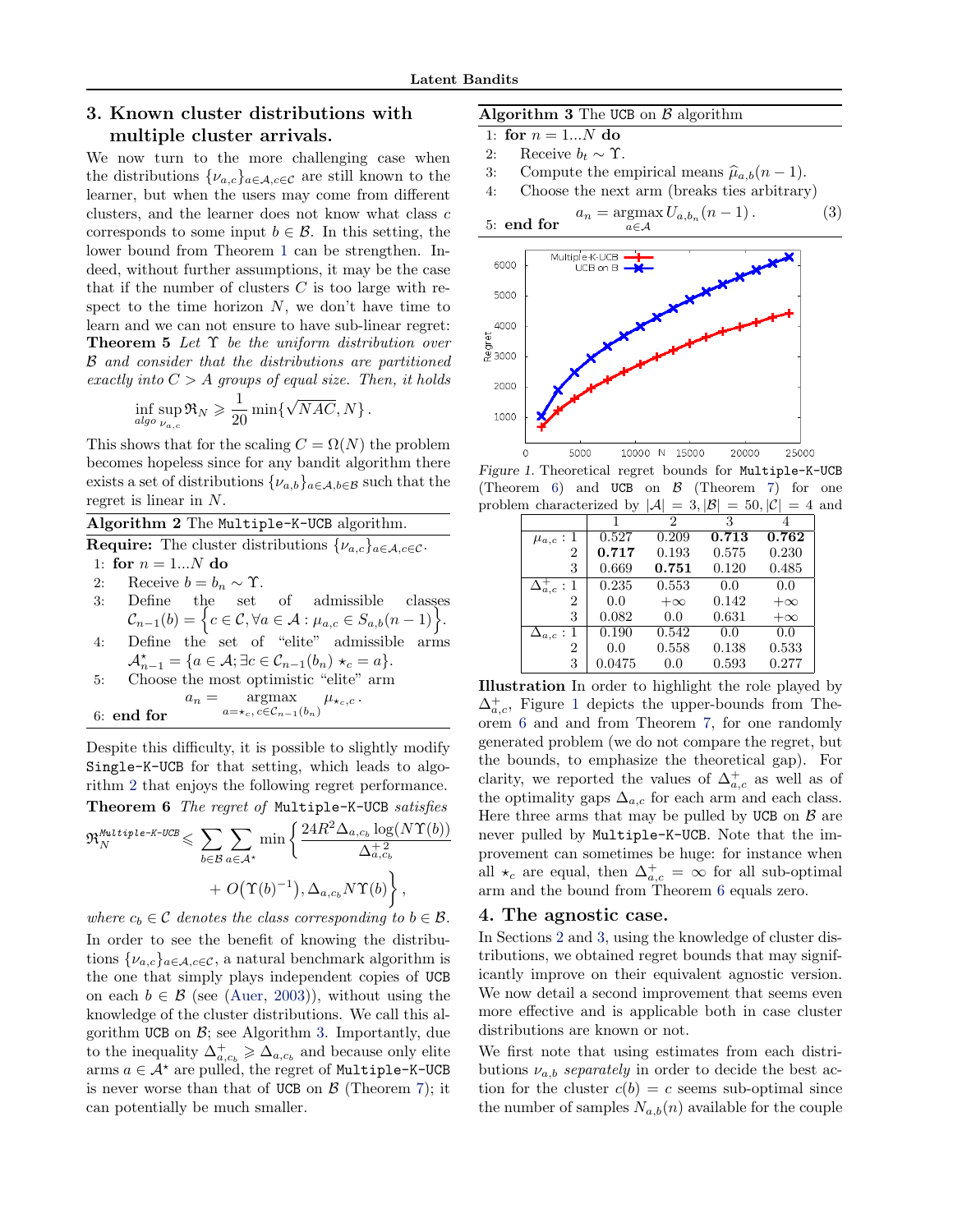<span id="page-5-0"></span> $(a, b)$  is typically small, while we could possibly gain much more by using all observations in each  $\mathcal{B}_c$  (This is basically what happens in Section [2\)](#page-2-0). Indeed, if two distributions  $\nu_{a,b}$  and  $\nu_{a,b'}$  are the same, then grouping the corresponding observations provides a faster convergence speed. In general, grouping subsets of  ${v_{a,b}}_{b\in\mathcal{B}}$  may lead to a dramatic speed-up if we group similar distributions, and may create a bias if they significantly differ. Thus, there is a trade-off between getting fast versus accurate convergence, and it is a priori not clear whether we can get a provable improvement.

Benchmark We now introduce a (pseudo-)oracle that knows the identity of the clusters perfectly. The simplest one is an algorithm that runs a version of UCB separately on each group  $\mathcal{B}_{c}$  (and not each b). We call this benchmark UCB on  $\mathcal C$ . Note that although it knows the clusters this is not the best oracle: In some cases, it may be better to further group some clusters together. This algorithm is easy to analyze. To understand the kind of improvement we are targeting, the following theorem compares the regret of a UCB on  $\beta$  algorithm, to that of the pseudo-oracle UCB on  $\mathcal{C}$ .

**Theorem 7** The expected regret at time N of the algorithm UCB on  $\beta$  is upper bounded by

$$
\mathfrak{R}_N^{\text{UCB on }B} \leqslant \sum_{b \in B} \sum_{a \in A} \min \left\{ \frac{24R^2 \log(N\Upsilon(b))}{\Delta_{a,b}} \right. \\ \left. + O\left(\Upsilon(b)^{-1}\right), \Delta_{a,b} N\Upsilon(b) \right\},
$$

where  $\Delta_{a,b} = \mu_{\pi^*(b),b} - \mu_{a,b}$  is the optimality gap of arm a for environment b. Similarly, the expected regret at time  $N$  of UCB on  $C$  is upper bounded by

$$
\mathfrak{R}_N^{\text{UCB on C}} \leqslant \sum_{c=1}^C \sum_{a \in \mathcal{A}} \min \left\{ \frac{24R^2 \log(N\Upsilon(\mathcal{B}_c))}{\Delta_{a,c}} + O\Big(\Upsilon(\mathcal{B}_c)^{-1}\Big), \Delta_{a,c} N\Upsilon(\mathcal{B}_c) \right\},
$$

where  $\Delta_{a,c}$  is the common value of the  $\Delta_{a,b}$  for  $b \in \mathcal{B}_c$ . As a result, the regret of UCB on  $\mathcal C$  can be substantially smaller than the one of UCB on  $\beta$ . Indeed, only looking at the term in factor of  $log(N)$ , we get an improvement going from  $\sum_{b \in \mathcal{B}} \sum_{a \in \mathcal{A}} \Delta_{a,b}^{-1}$  to  $\sum_{c=1}^C \sum_{a \in \mathcal{A}} \Delta_{a,c}^{-1}$ , that can be substantial, since typically  $C$  is much smaller than B. Note of course that the partition  $\mathcal C$  is unknown in practice. We emphasize that the lower bound of Theorem [5](#page-4-0) also holds for that setting.

Grouping distributions We now detail the improvement we are going to use. Let  $B \subset \mathcal{B}$ . We define, similarly to  $\hat{\mu}_{a,b}(n)$ ,  $L_{a,b}(n)$  and  $U_{a,b}(n)$  the empirical group estimate  $\hat{\nu}_{a,B}(n)$  with associated group mean  $\mu_{a,B}(n)$ , confidence intervals  $U_{a,B}(n)$ ,  $L_{a,B}(n)$  and set  $S_{a,B}(n)$ , where  $\equiv$  $\mathcal{L}^2$  ,  $\mathcal{L}^2$  (n)  $\mathcal{L}^2$  (n)  $\mathcal{L}^2$  (n)

$$
\widehat{\nu}_{a,B}(n) = \frac{\sum_{b' \in \mathcal{B}} \widehat{\nu}_{a,b'}(n) N_{a,b'}(n) \mathbb{I}\{b' \in B\}}{\sum_{b' \in \mathcal{B}} N_{a,b'}(n) \mathbb{I}\{b' \in B\}}
$$

,

$$
\mu_{a,B}(n) = \frac{\sum_{b' \in \mathcal{B}} \mu_{a,b'} N_{a,b'}(n) \mathbb{I}\{b' \in B\}}{\sum_{b' \in \mathcal{B}} N_{a,b'}(n) \mathbb{I}\{b' \in B\}}.
$$

Note that for  $B = \mathcal{B}_c$ , then  $\mu_{a,\mathcal{B}_c}(n) = \mu_{a,c}$ , which may not hold for other sets  $B$  since there may be a bias when the  $\{\mu_{a,b'}\}_{b' \in \mathcal{B}}$  are distinct. However, the speed of convergence of the group depends on  $N_{a,B}(n) = \sum_{b' \in \mathcal{B}} N_{a,b'}(n) \mathbb{I}\{b' \in \mathcal{B}\}\,$ , which is typically much faster than that of a single point  $b$  (that depends on  $N_{a,b}(n)$ . Thus  $S_{a,B}(n) = [L_{a,B}(n), U_{a,B}(n)]$  is potentially much smaller than  $S_{a,b}(n)$ . Finally, note that, by construction, we have  $\mu_{a,B}(n) \in S_{a,B}(n)$  with high probability, but that for some  $b \in B$  there is no reason that  $\mu_{a,b} \in S_{a,B}(n)$  due to the introduced bias.

In order to leverage the estimation bias, we restrict possible groups  $B$ , using two observations. First, if  $\mu_{a,b} = \mu_{a,b'}$ , then we must have  $S_{a,b}(n) \cap S_{a,b'}(n) \neq \emptyset$ with high probability. More generally, some  $B$  such that  $\mu_{a,b} = \mu_{a,b'}$  for all  $b, b' \in B$ , must satisfy that for all  $B' \subset B$  and all  $B'' \subset B$ , with high probability,  $S_{a,B''}(n) \cap S_{a,B'}(n) \neq \emptyset$ . Second, we define for an adaptive  $\varepsilon = \varepsilon_{a,b,b',n}$  the enlarged confidence bounds  $U_{a,b}(n; 1+\varepsilon) = \widehat{\mu}_{a,b}(n) + (1+\varepsilon)\big(U_{a,b}(n) - \widehat{\mu}_{a,b}(n)\big),$ 

$$
L_{a,b}(n; 1+\varepsilon) = \widehat{\mu}_{a,b}(n) - (1+\varepsilon)\big(\widehat{\mu}_{a,b}(n) - L_{a,b}(n)\big),
$$

and then  $S_{a,b}(n; 1+\varepsilon) = [L_{a,b}(n; 1+\varepsilon), U_{a,b}(n; 1+\varepsilon)].$ Now, if  $\mu_{a,b} = \mu_{a,b'}$  and  $G_{a,b'}(n) \leq \frac{\varepsilon}{2} G_{a,b}(n)^2$ , we must have  $S_{a,b'}(n) \subset S_{a,b}(n; 1+\varepsilon)$  with high probability. Finally, we focus only on mean-based procedures for clarity, but it is possible to use empirical distributions  $\hat{\nu}_{a,b}(n)$  to remove b' with obvious mismatch in<br>Kulled Little divergence We do not diverge this Kullback-Leibler divergence. We do not discuss this.

All in all, we define two sets of sets: First  $\mathfrak{B}_b(n)$  for compatible sets, and then  $\mathfrak{B}^+_b(n)$  for maximally compatible (or "elite") sets, that have maximal group speed of convergence and a controlled bias:

$$
\mathfrak{B}_{b}(n) \stackrel{\text{def}}{=} \left\{ B \subset \mathcal{B} : \forall a \in \mathcal{A} \forall b', b'' \in B \ S_{a,b'}(n) \subset S_{a,b''}(n; 1+\varepsilon) \right\}
$$
  
\n
$$
\cap b \in B \cap \forall B', B'' \subset B, S_{a,B''}(n) \cap S_{a,B'}(n) \neq \emptyset \right\},\
$$
  
\n
$$
\mathfrak{B}_{b}^{+}(n) \stackrel{\text{def}}{=} \underset{B \in \mathfrak{B}_{b}(n)}{\text{Argmax}} B \quad \text{(for the relation } \subset ). \tag{4}
$$

(Note that Argmax returns a set, contrary to argmax.) 4.1. The Agnostic UCB for clustered-bandits.

We are now ready to introduce  $A$ -UCB, whose pseudocode is provided as Algorithm [4.](#page-6-0)

Proving strong regret bounds in this agnostic setting is difficult without further assumptions, since the true class may change at each single time step. For that reason, we proceed in two steps: Proposition [1](#page-6-0) controls the number of pulls of sub-optimal arms under some events, that we then handle in specific cases.

<sup>&</sup>lt;sup>2</sup>This is because we restrict to confidence interval centered around  $\hat{\mu}_{a,b}(n)$ ; in general we would need  $G_{a,b'}(n) \leq$  $\varepsilon \min\{U_{a,b}(n) - \widehat{\mu}_{a,b}(n), \widehat{\mu}_{a,b}(n) - L_{a,b}(n)\}.$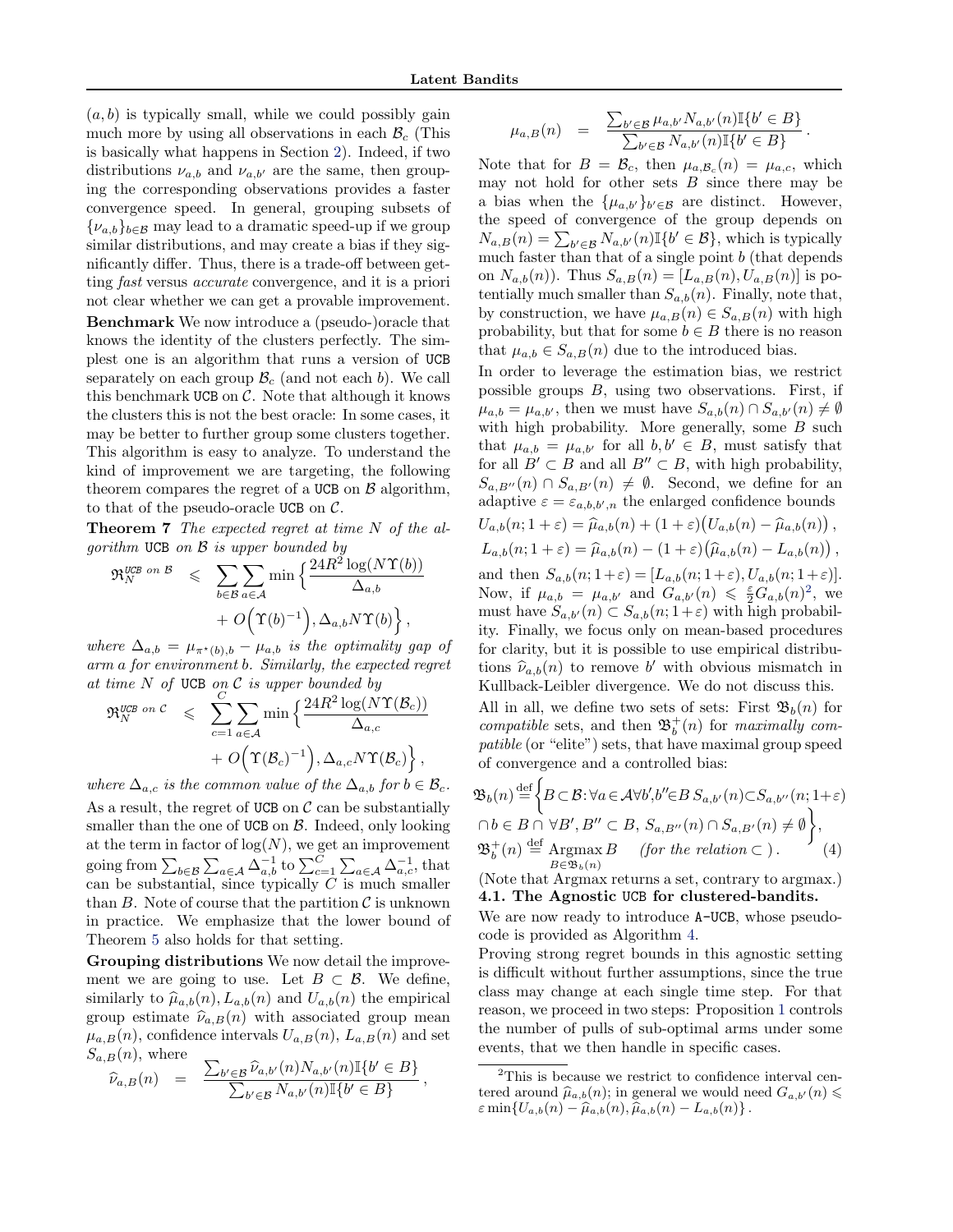.

<span id="page-6-0"></span>Algorithm 4 The A-UCB algorithm

Require: Parameter  $\gamma$ .

- 1: for  $n = 1...N$  do
- 2: Receive  $b_n \sim \Upsilon$ ,<br>3: Compute  $\hat{\mu}_{a,b}(n)$
- Compute  $\hat{\mu}_{a,b}(n-1)$ , then  $U_{a,b}(n-1), L_{a,b}(n-1)$ 1),  $S_{a,b}(n-1)$  and  $G_{a,b}(n-1)$ .
- 4: Define the quantity  $\varepsilon = \varepsilon_{b_n, b', n-1}$  by

$$
\max\bigg\{\sqrt{\frac{2\gamma\log(N_{b'}(n-1))}{\log(N_{b_n}(n-1))}}-1,0\bigg\}
$$

- 5: Compute the set  $\mathfrak{B}^+_{b_n}(n-1)$  of maximally compatible aggregation sets via [\(4\)](#page-5-0).
- 6: Pull an elite arm that is the most optimistic

$$
a_n \in \underset{a \in \mathcal{A}}{\operatorname{argmax}} \max_{B \in \mathfrak{B}_{b_n}^+(n-1)} U_{a,B}(n-1) \qquad (5)
$$
  
7: **end for**

 $\textbf{Proposition 1 \ \ } Let \ \Omega_n = \Big\{ \mathcal{B}_{\mathbf{c}_n} \in \mathfrak{B}_{b_n}(n-1) \Big\} \ \textit{be the}$ event that the true class  $\mathbf{c}_n$  is admissible at round n, and  $\mathcal{E}_n^{\alpha} = \left\{ G_{\star_{\mathbf{c}_n}, \mathcal{B}_{\mathbf{c}_n}}(n-1) < \alpha \Delta_{a_n, \mathbf{c}_n} \right\}$  the event that the confidence interval of the optimal arm of cluster  $\mathcal{B}_{\mathbf{c}_n}$  is small enough, for small  $\alpha \in (0,1)$ . Then,<sup>3</sup> for a suboptimal  $a_n$ , under  $\Omega_n \cap \mathcal{E}_n^{\alpha}$  and for all  $\eta \in (\alpha, 1],$ either  $N_{a_n,b_n}(n-1) < \left(1+\frac{\varepsilon}{2}\right)$ 2  $\frac{2}{2} \frac{24R^2 \log(N_{b_n}(n-1))}{2}$  $(\eta - \alpha)^2 \Delta_{a_n, \mathbf{c}_n}^2$ , or  $N_{a_n,\mathcal{B}_{\mathbf{c}_n}}(n-1)$  <  $\frac{24R^2\log(N_{\mathcal{B}_{\mathbf{c}_n}}(n-1))}{2}$  $(1-\eta)^2 \Delta_{a_n,\mathbf{c}_n}^2$  $m$  .

That is, in all cases the total number of pulls, for either the current user  $b_n$  or its class  $\mathbf{c}_n$ , of a chosen suboptimal arm is controlled.

In particular for small  $\varepsilon, \alpha$  and  $\eta \to 1$ , Proposition 1 shows that under  $\Omega_n \cap \mathcal{E}_n^{\alpha}$  the regret of A-UCB is essentially in between that of UCB on  $\beta$  and UCB on  $\mathcal{C}$ : up to constants, it is never worse than UCB on  $\beta$ , and can be significantly better by competing occasionally with UCB on  $\mathcal{C}$ . This is highlighted on Figure [5.](#page-8-0) It now remains to show that  $\Omega_n \cap \mathcal{E}_n^{\alpha}$  happens with high probability in order to deduce a non-trivial regret bound.

**Illustration**  $\Omega_n$  is the event that the true class  $c_n$ is admissible at round *n*,. Now the event  $\mathcal{E}_n^{\alpha}$  essentially says that  $N_{\star_{c_n},\mathcal{B}_{c_n}}(n-1) > O(\log(n))$ , that is, since  $N_{\star_c,B_c}(n) = \sum_{b \in B_c}^{\infty} N_{\star_c,b}(n)$ , it is enough that one  $N_{\star_{c_n},b}(n)$  be as large to ensure that  $\mathcal{E}_n^{\alpha}$  happens. For illustration, let us turn to the case of Bernoulli distributions  $(R = 1/2)$  with  $C = 4$  equally probable classes of equal size  $B = 50$ . Individual upper bound confidence bounds  $U_{a,b}(25000)$  are non trivial (i.e. less than 1) if  $(a, b)$  is seen at least 15 times. Now if each pair  $(\star_c, b)$  for  $b \in \mathcal{B}_c$  is visited at least 15 times (out of the  $\simeq$  125 available time steps for each  $b \in \mathcal{B}_c$ ) then  $G_{\star_c,\mathcal{B}_c}(25000) < 0.27$ , and for 50 visits, the bound reduces to 0.145. Similarly, for  $B = 250$  we get abound 0.12 with 15 visits of the optimal action, which is enough to ensure that  $\mathcal{E}_n^{\alpha}$  happens in nontrivial situations. Of course these numbers can be significantly reduced by using better confidence bounds (see [\(Abbasi-Yadkori et al.,](#page-9-0) [2011\)](#page-9-0)). Let us now provide conditions under which both  $\mathcal{E}_n^{\alpha}$  and  $\Omega_n$  happen.

Adaptive enlargement The reason for having an adaptive  $\varepsilon$  and not just a constant  $\varepsilon = 1$  is that a constant  $\varepsilon$  does not always ensure that  $\mathcal{B}_{c_n}$  is admissible (that is  $\Omega_n$  happens) with high probability, but only that a *subset* of  $\mathcal{B}_{c_n}$  is admissible at round n. To better understand the number of such points that are gathered in  $S_{a,b}(n; 1+\varepsilon)$  we introduce the following quantity, that only depends on the law of arrivals Υ:

**Definition 1** The  $\gamma$ -balance of B with respect to cluster c, for point  $b \in \mathcal{B}_c$  is defined by

$$
\mathcal{B}_c(b;\gamma)=\left\{b'\in\mathcal{B}_c: \Upsilon(b)\leqslant \gamma\Upsilon(b')\right\}.
$$

Together with this quantity, it is natural to introduce the *distortion factor* of group  $\mathcal{B}_c$ , defined by

$$
\gamma_c = \frac{\max_{b \in \mathcal{B}_c} \Upsilon(b)}{\min_{b \in \mathcal{B}_c} \Upsilon(b)}.
$$

These quantities enable us to quantify the effective number of points that are grouped with  $b \in \mathcal{B}$ , which directly defines the speed-up the algorithm can achieve for this environment. Importantly, note that if  $\gamma \geq \gamma_c$ , then it holds that  $\mathcal{B}_c(b; \gamma) = \mathcal{B}_c$  for all  $b \in \mathcal{B}_c$ . A-UCB uses an adaptive  $\varepsilon$  that ensures that if  $\gamma$  is essentially greater than  $\gamma_c$ , then  $\mathcal{B}_c(b; \gamma)$  and thus  $\mathcal{B}_c$  is admissible with high probability (but one should choose a small  $\gamma$  since the regret scales with  $\gamma$ ); more precisely

**Lemma 1** In A-UCB, if  $\gamma$  is chosen such that  $\gamma \geq$  $\gamma_c+O\big(n^{-1/2}\big),\;$  then it holds that

$$
\mathbb{P}(\Omega_n) \geq 1 - O\left(n^{-2}A \sum_{b \in \mathcal{B}} \Upsilon(b)^{-2}\right) - 2|\mathcal{B}|n^{-2}.
$$

Such a  $O(n^{-2})$  control is standard in regret proofs.

Ensuring the optimal arm is pulled enough We now turn to  $\mathcal{E}_n^{\alpha}$ . In full generality, there is no reason that A-UCB makes  $\mathcal{E}_n^{\alpha}$  happen. The following lemma however ensures that under a mild condition on the structure of the problem, this actually holds with high probability. A simple regret bound follows trivially.

**Lemma 2** Let us assume that  $\Upsilon$  is the uniform distribution, that all clusters have the same size  $B_0$ , and that the cluster distributions satisfy  $\forall c, c' \in C \forall a \in A$ 

either 
$$
\mu_{\star_c,c} - \mu_{\star_c,c'} < \Delta_{a,c}/2
$$
 or  $\mu_{\star_c,c} - \mu_{\star_c,c'} > \frac{3}{2}\Delta_{a,c}$ .

(That is, a mismatch between two classes is either clear or harmless.) In such a case, if A-UCB is run with  $\gamma \sim$  $\gamma_c = 1$ , then  $\mathbb{P}(\mathcal{E}_n^{\alpha}) \geq 1 - O(n^{-2})$  holds for  $\alpha = 1/2$ .

<sup>&</sup>lt;sup>3</sup>In Appendix [C.2,](#page-14-0) we show a slightly stronger result, though more difficult to interpret.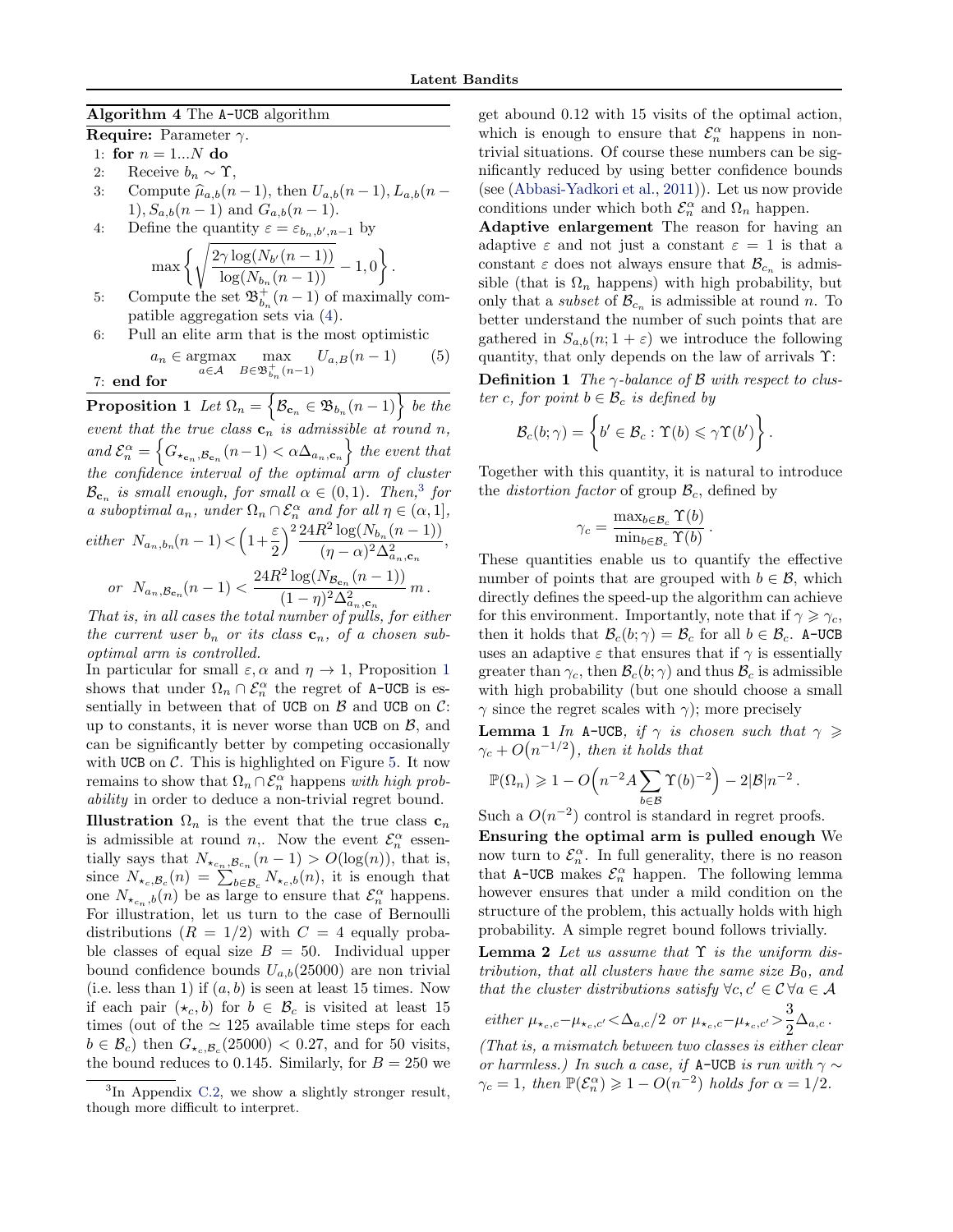#### <span id="page-7-0"></span>4.2. Numerical experiments

In this section, we study the behavior of the algorithm A-UCB on some experiments.

Algorithms We use the vanilla version of UCB (that aggregates all contexts), UCB on  $\beta$  that is the naive application of UCB separately on each context, and the pseudo-oracle UCB on  $C$ . We implemented a simplified version of A-UCB where we do not compute the maximally compatible sets exactly (which is NP-hard in general), but average the means of the compatible sets instead. This slightly worsen the numerical constants in our results, even though characterizing entirely the effect of this relaxation in terms of regret and numerical efficiency goes beyond the scope of this paper.

Experiments We consider experiments with Bernoulli distributions: this is intuitively the hardest case, since one can only rely on the means to separate distributions; it also appears in several applications. For each experiment, we show the number of actions  $|\mathcal{A}|$ , of users  $|\mathcal{B}|$ , of classes  $|\mathcal{C}|$ , and the parameters  ${\{\mu_{a,c}\}}_{a\in\mathcal{A},c\in\mathcal{C}}$  when there are not too many. We plot the regret of all algorithms on the same figure: A thick line is used for the mean regret and dashed lines for quantiles at levels 0.25, 0.5, 0.75, 0.95 and 0.99. In all experiments, the parameters  $\{\Upsilon(b)\}_{b\in\mathcal{B}}$  are defined by  $\Upsilon(b) = w_b / \sum_{b \in \mathcal{B}} w_b$ , where the weights  $w_b$  are drawn uniformly randomly in [0.1, 0.9]. Thus for each class, the distortion factor  $\gamma_c$  is less than 9, and we set the parameter  $\gamma$  of A-UCB to the value  $\gamma = 9$ . For one experiment with given fixed parameters, the algorithms are run over several trials (500) for a large time horizon  $N = 25000$ . We do not report the values of  ${\Upsilon(b)}_{b \in \mathcal{B}}$  since this is generally uninformative.



Figure 2. Regret of several algorithms in the following scenario with  $|\mathcal{A}| = 3$ ,  $|\mathcal{B}| = 50$ ,  $|\mathcal{C}| = 4$  and

|             |       | - - - |       |       |
|-------------|-------|-------|-------|-------|
| $\mu_{a.c}$ |       |       |       |       |
|             | 0.527 | 0.209 | 0.713 | 0.762 |
|             | 0.717 | 0.193 | 0.575 | 0.230 |
| 3           | 0.669 | 0.751 | 0.120 | 0.485 |

Figure 2 presents an expected situation, where both the naive UCB and UCB on  $\beta$  perform poorly with respect to the pseudo-oracle, whereas A-UCB performs very well. Note that here the best arm is different in the different classes, with corresponding value that is always very high and well separated from other arms.

Figure 3 presents a tricky situation: UCB on  $\beta$  performs poorly, while both A-UCB compete with the pseudooracle, and all are defeated by UCB, which is not surprising since here one arm is the best in all contexts.



Figure 3. Regret of several algorithms in the following scenario with  $|\mathcal{A}| = 3$ ,  $|\mathcal{B}| = 50$ ,  $|\mathcal{C}| = 4$  and

| $\mu_{a.c}$ |       |       |       |       |
|-------------|-------|-------|-------|-------|
|             | 0.370 | 0.750 | 0.609 | 0.207 |
| 2           | 0.150 | 0.290 | 0.475 | 0.464 |
| 3           | 0.671 | 0.897 | 0.781 | 0.9   |

Figure 4 presents a variant when  $A$  is large. As expected the performance of all algorithms degrade, but A-UCB is still competitive with respect to the pseudooracle and benchmark algorithms.



Figure 4. Regret of several algorithms in some randomly generated situation with  $|\mathcal{A}| = 50, |\mathcal{B}| = 50, |\mathcal{C}| = 4.$ 

Figure [5](#page-8-0) presents a variant when  $\beta$  is large. Note that in this experiment, one only gets to see each b about 50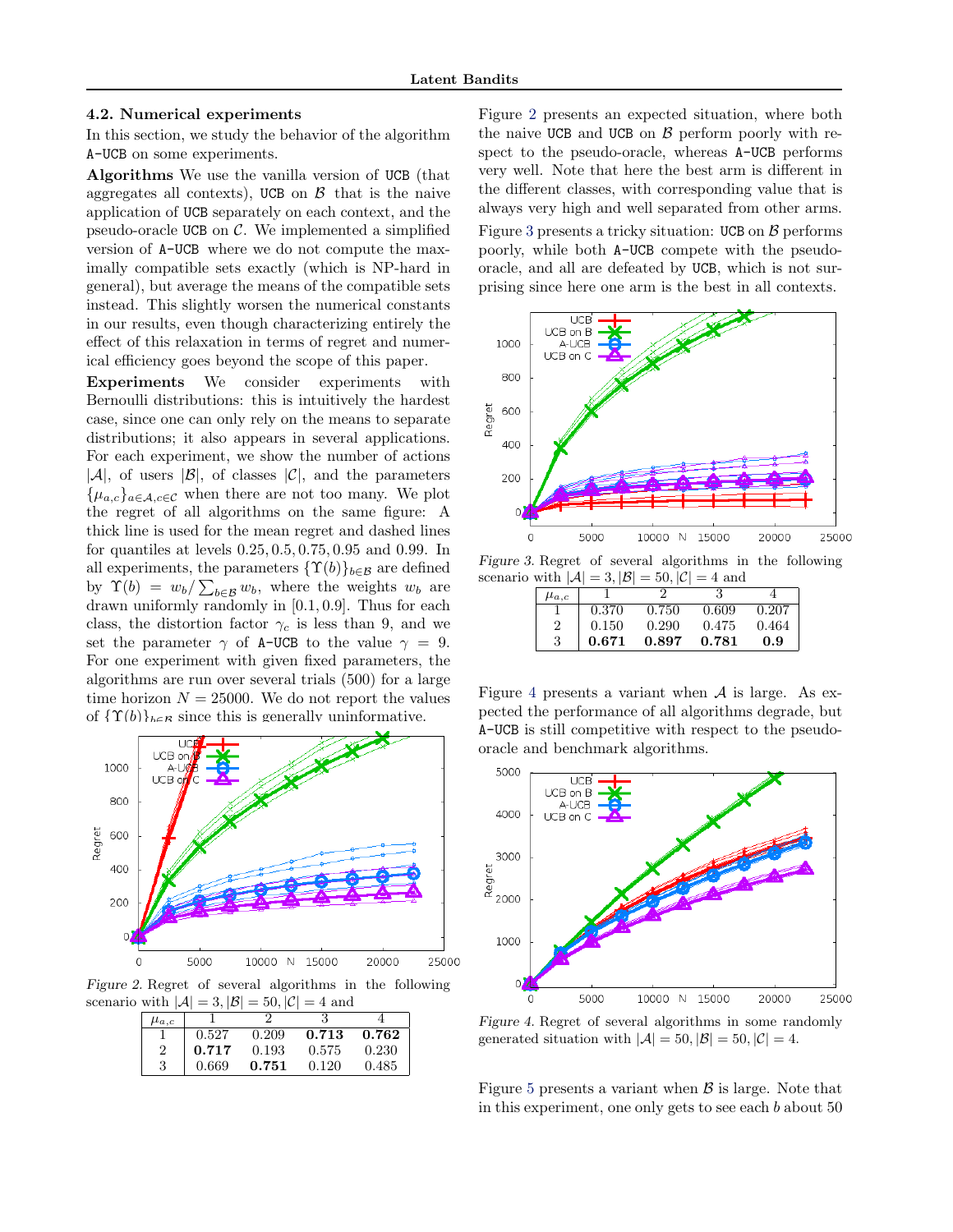<span id="page-8-0"></span>times, this setting is thus challenging. It can be seen that A-UCB still works fairly decently in this case. In accordance with Proposition [1,](#page-6-0) let us also remark that here A-UCB behaves initially like UCB on  $\beta$ , and progressively behaves like UCB on  $C(\text{though with a shifted})$ regret due to the initial phase).



Figure 5. Regret of several algorithms in the following scenario with  $|\mathcal{A}| = 3$ ,  $|\mathcal{B}| = 500$ ,  $|\mathcal{C}| = 4$  and

| $\mu_{a,c}$ |       |       |       |       |
|-------------|-------|-------|-------|-------|
|             | 0.1   | 0.621 | (0,1) | 0.362 |
| 2           | 0.544 | 0.697 | 0.554 | 0.181 |
| 3           | 0.512 | 0.409 | 0.234 |       |

Finally figure 6 presents a variant when  $\mathcal C$  is large. A-UCB still competes with the pseudo-oracle here.



Figure 6. Regret of several algorithms in some randomly generated situation with  $|\mathcal{A}| = 3$ ,  $|\mathcal{B}| = 100$ ,  $|\mathcal{C}| = 50$ .

In all these experiments, we see that A-UCB consistently competes with UCB on  $C$ , while UCB and UCB on  $\beta$  sometimes obtain poor regret. This indicates that the proposed strategy is essentially able to capture the right information and does not under nor over-group the inputs b.

# 5. Discussion

We introduced a novel setting for sequential decision making problem where there are some latent variables, such as recommender systems, cognitive radio networks and others. We provided several contributions in a general framework in order to precisely address the issues raised by the latent structure. As a result, our contribution can be straightforwardly applied for instance to the linear-bandit setting (see [Abbasi-](#page-9-0)[Yadkori et al.](#page-9-0) [\(2011\)](#page-9-0); [Dani et al.](#page-9-0) [\(2008\)](#page-9-0)), where the number of actions is replaced with the dimension of a feature space, and confidence intervals with confidence ellipsoids, and potentially many others.

Let us remark that we assumed in this work that the reward distributions are *clustered*, that is each  $\nu_{a,b}$  is one of the  $\{\nu_{a,c}\}_c$ . A natural extension is to consider the case when each  $\nu_{a,b}$  is a mixture of the  $\{\nu_{a,c}\}_c$ , with an underlying low-rank structure. This is left for future research.

In the non-trivial setting of Section [2,](#page-2-0) we showed that a simple procedure improves on [\(Salomon & Audibert,](#page-9-0) [2011\)](#page-9-0) on the theoretical side and on [\(Agrawal et al.,](#page-9-0) [1989\)](#page-9-0) on the computational side. We then introduced the more challenging setting of Section [3,](#page-4-0) that has not been addressed previously, and extended our procedure to that setting. We provided a lower-bound explaining why the setting is challenging and then a non trivial regret bound that makes appear explicitly the role of the distribution Υ of arrivals.

We finally tackled the agnostic setting, when not even the number of clusters is known. We introduced an algorithm that demonstrates excellent performance on a number of difficult situations, and provided a result enabling to derive regret guarantees in some non-trivial situation. We leave the intricate question of extending Lemma [1](#page-6-0) and [2](#page-6-0) to the fully general case as an open problem.

Acknowledgements This work was supported by the European Community's Seventh Framework Programme (FP7/2007-2013) under grant agreement 306638 (SUPREL) and the Technion.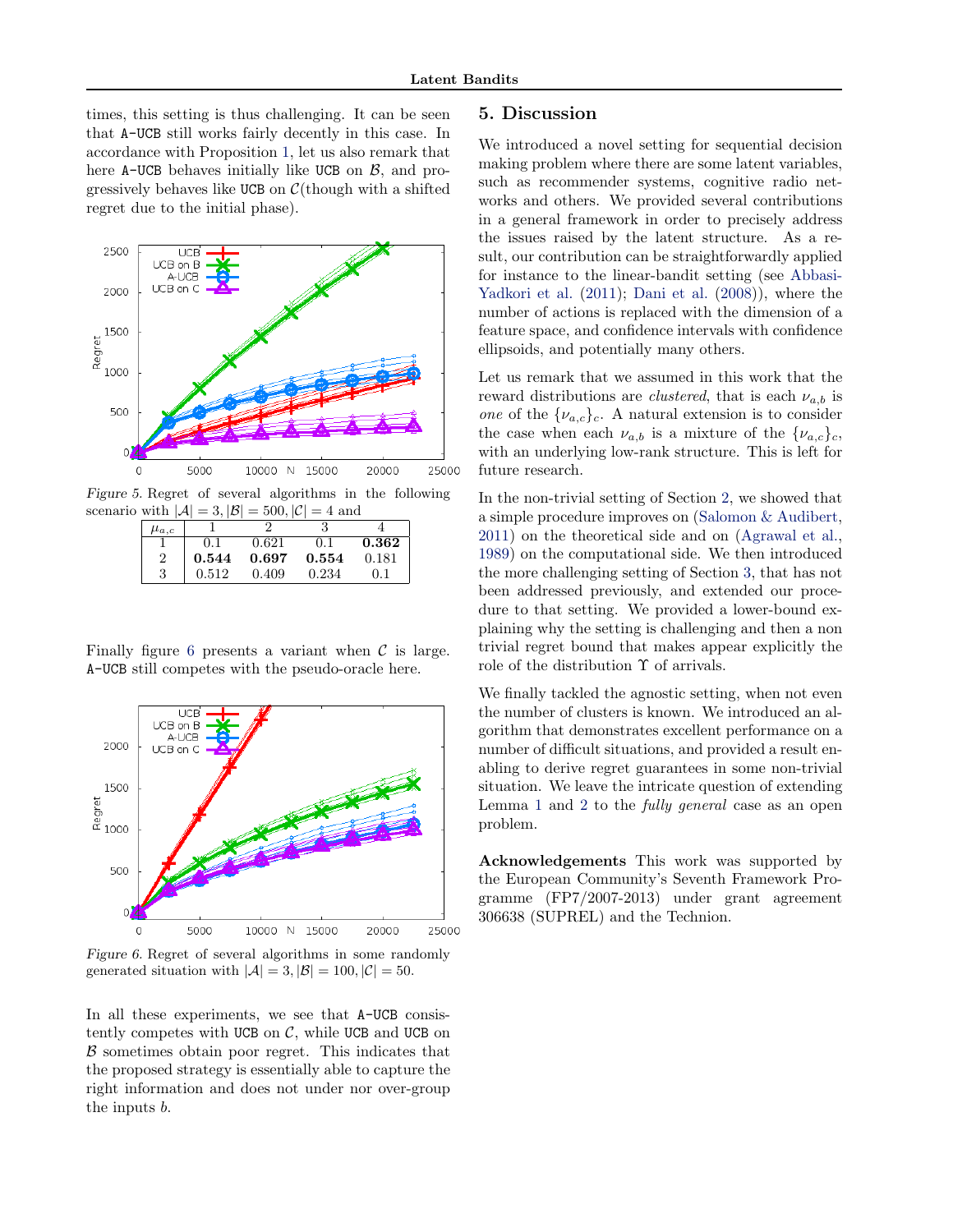# <span id="page-9-0"></span>References

- Abbasi-Yadkori, Yasin, Pál, Dávid, and Szepesvári, Csaba. Improved algorithms for linear stochastic bandits. In Shawe-Taylor, John, Zemel, Richard S., Bartlett, Peter L., Pereira, Fernando C. N., and Weinberger, Kilian Q. (eds.), Advances in Neural Information Processing Systems, pp. 2312–2320, 2011.
- Adomavicius, Gediminas and Tuzhilin, Alexander. Toward the next generation of recommender systems: A survey of the state-of-the-art and possible extensions. IEEE Trans. on Knowl. and Data Eng., 17 (6):734–749, jun 2005. ISSN 1041-4347.
- Agrawal, Rajeev, Teneketzis, Demosthenis, and Anantharam, Venkatachalam. Asymptotically Efficient Adaptive Allocation Schemes for Controlled I.I.D. processes. IEEE Transactions on Automatic Control, 34(3):258–267, 1989.
- Auer, Peter. Using confidence bounds for exploitationexploration trade-offs. Journal of Machine Learning Research, 3:397–422, mar 2003. ISSN 1532-4435.
- Auer, Peter, Cesa-Bianchi, Nicolò, Freund, Yoav, and Schapire, Robert E. The nonstochastic multiarmed bandit problem.  $SIAM$  J. Comput.,  $32(1):48-77$ , 2003.
- Avner, Orly, Mannor, Shie, and Shamir, Ohad. Decoupling exploration and exploitation in multi-armed bandits. In Proceedings of the 29th International conference on Machine Learning. Omnipress, 2012.
- Bubeck, Sébastien. Bandits Games and Clustering Foundations. PhD thesis, Université Lille 1, 2010.
- Burnetas, Apostolos N. and Katehakis, Michael N. Optimal adaptive policies for sequential allocation problems. Adv. Appl. Math., 17(2):122–142, jun 1996. ISSN 0196-8858.
- Cappé, Olivier, Garivier, Aurélien, Maillard, Odalric-Ambrym, Munos, Rémi, and Stoltz, Gilles. Kullback–leibler upper confidence bounds for optimal sequential allocation. Ann. Statist., 41(3):1516– 1541, 2013. ISSN 0090-5364.
- Cesa-Bianchi, Nicolò and Lugosi, Gábor. Prediction, Learning, and Games. Cambridge University Press, New York, NY, USA, 2006. ISBN 0521841089.
- Dani, Varsha, Hayes, Thomas P., and Kakade, Sham M. Stochastic Linear Optimization under Bandit Feedback. In Servedio, Rocco A., Zhang, Tong, Servedio, Rocco A., and Zhang, Tong (eds.), COLT, pp. 355–366. Omnipress, 2008.
- Filippi, Sarah, Cappé, Olivier, Cérot, Fabrice, and Moulines, Eric. A near optimal policy for channel allocation in cognitive radio. In Girgin, Sertan, Loth, Manuel, Munos, Rémi, Preux, Philippe, and Ryabko, Daniil (eds.), Recent Advances in Reinforcement Learning, volume 5323 of Lecture Notes in Computer Science, pp. 69–81. Springer Berlin Heidelberg, 2008.
- Garivier, Aurélien and Moulines, Eric. On Upper-Confidence Bound Policies for Non-Stationary Bandit Problems. ArXiv e-prints, may 2008. Technical report, LTCI.
- Hazan, Elad and Megiddo, Nimrod. Online learning with prior knowledge. In Proceedings of the 20th annual conference on Learning theory, COLT'07, pp. 499–513, Berlin, Heidelberg, 2007. Springer-Verlag.
- Lai, Tze L. and Robbins, Herbert. Asymptotically efficient adaptive allocation rules. Advances in Applied Mathematics, 6(1):4–22, 1985.
- Langford, John and Zhang, Tong. The Epoch-Greedy Algorithm for Multi-armed Bandits with Side Information. In Platt, John C., Koller, Daphne, Singer, Yoram, Roweis, Sam T., Platt, John C., Koller, Daphne, Singer, Yoram, and Roweis, Sam T. (eds.), NIPS. MIT Press, 2007.
- Li, Lihong, Chu, Wei, Langford, John, and Schapire, Robert E. A contextual-bandit approach to personalized news article recommendation. In Proceedings of the 19th international conference on World wide web, WWW '10, pp. 661–670, New York, NY, USA, 2010. ACM. ISBN 978-1-60558-799-8.
- Li, Lihong, Chu, Wei, Langford, John, and Wang, Xuanhui. Unbiased offline evaluation of contextualbandit-based news article recommendation algorithms. In Proceedings of the fourth ACM international conference on Web search and data mining, WSDM '11, pp. 297–306, New York, NY, USA, 2011. ACM. ISBN 978-1-4503-0493-1.
- Lu, Tyler, Pál, Dávid, and Pal, Martin. Contextual multi-armed bandits. Journal of Machine Learning Research - Proceedings Track, 9:485–492, 2010.
- Salomon, Antoine and Audibert, Jean-Yves. Deviations of stochastic bandit regret. In Proceedings of the 22nd international conference on Algorithmic learning theory, ALT'11, pp. 159–173, Berlin, Heidelberg, 2011. Springer-Verlag. ISBN 978-3-642- 24411-7.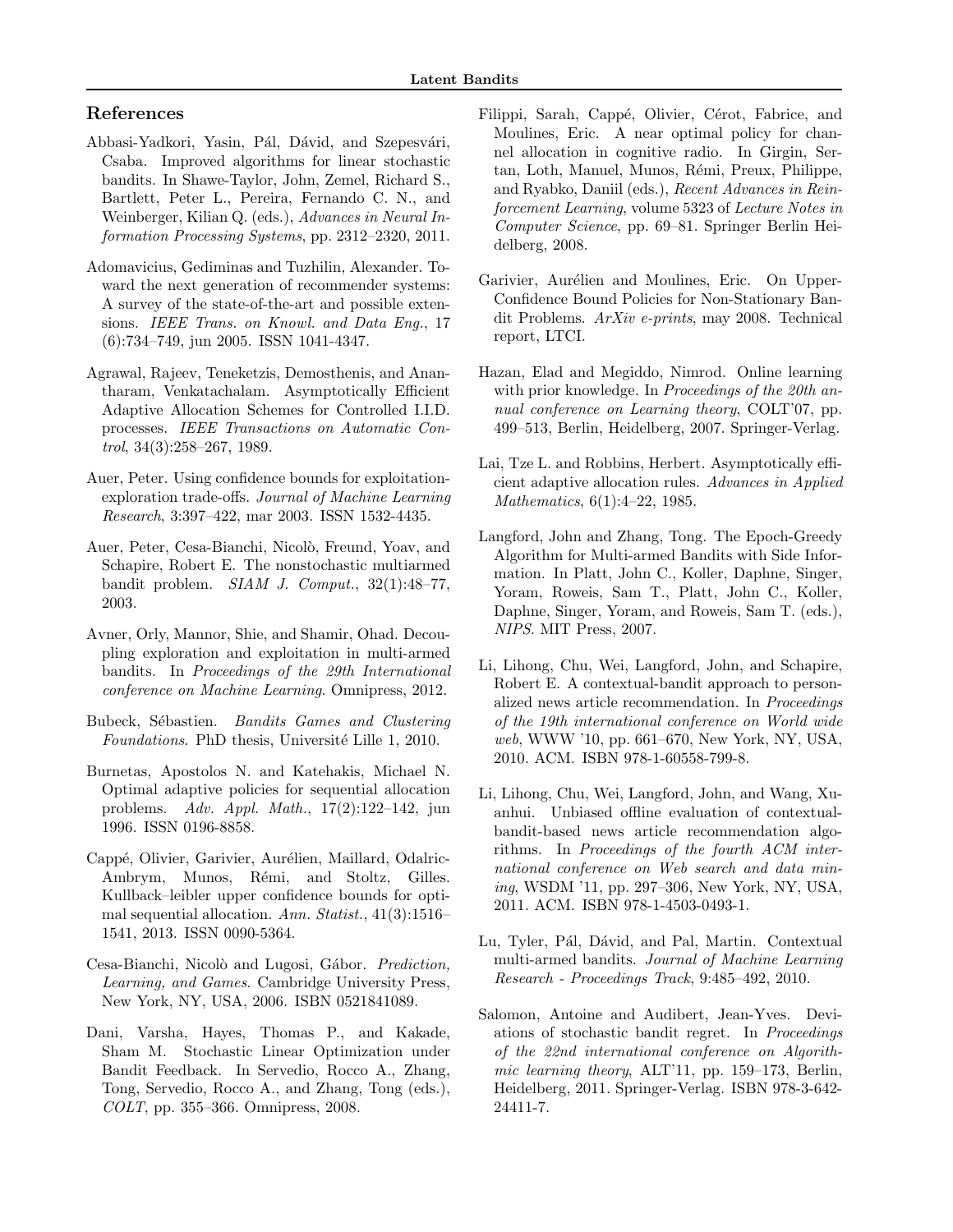<span id="page-10-0"></span>Slivkins, Aleksandrs. Contextual bandits with similarity information. In Proceedings of the 24th annual conference on Learning theory, COLT'11. Springer-Verlag, 2011.

# A. Technical details for the case of Known cluster distributions with single cluster arrivals.

In this section, we prove Theorem [4.](#page-3-0)

## A.1. Proof of Theorem [4](#page-3-0)

**Step 1.** Let us define the event  $\Omega_n$  that the class  $\mathbf{c} \in \mathcal{C}$ corresponding to the incoming  $b_n \in \mathcal{B}$  is admissible, that is

$$
\Omega_n = \left\{ \mathbf{c} \in \mathcal{C}_{n-1} \right\}.
$$

We have the property that

$$
\mathbb{P}(\overline{\Omega}_{n}) = \mathbb{P}\Big(\exists a \in A^* : \mu_{a,c} \notin S_{a,B}(n-1)\Big) \n\leq \sum_{a \in A^*} \mathbb{P}\Big(|\hat{\mu}_{a,B}(n-1) - \mu_{a,c}| > \frac{1}{2}G_{a,B}(n-1)\Big) \n\leq \sum_{a \in A^*} \mathbb{P}\Big(\bigcup_{k=1}^{n-1} |\hat{\mu}_{a,B,k} - \mu_{a,c}| > \frac{1}{2}G_{a,B,k}^{n-1}\Big) \n\leq \sum_{a \in A^*} \sum_{k=1}^{n-1} \frac{2}{(n-1)^3} = \frac{2A}{(n-1)^2}.
$$

Here in the second line, we introduced  $\hat{\mu}_{a,B,k}$  and  $G_{a,B,k}^{n-1}$  to be the values of  $\hat{\mu}_{a,B}(n-1)$  and  $G_{a,B}(n-1)$ when  $N_{a,\mathcal{B}}(n-1) = k$ , and in the last line, we made use of a simple concentration of measure property for sub-Gaussian random variables. Let us note that with our writing conventions

$$
G_{a,\mathcal{B},k}^{n-1} = 2R\sqrt{\frac{2\log\left((n-1)^3\right)}{k}}
$$

**Step 2.** Now, under the event  $\Omega_n$ , let us consider that the Single-K-UCB algorithm plays  $a_n = \star_{\tilde{c}}$  for some  $\tilde{c} \in \mathcal{C}_{n-1}$ . Note that since  $\tilde{c}$ ,  $c \in \mathcal{C}_{n-1}$ , we must have

.

$$
\mu_{\star_{\tilde{c}},\tilde{c}} - \mu_{\star_{\tilde{c}},\mathbf{c}} \leqslant |\mu_{\star_{\tilde{c}},\tilde{c}} - \widehat{\mu}_{\star_{\tilde{c}},\mathcal{B}}(n-1)| \n+ |\widehat{\mu}_{\star_{\tilde{c}},\mathcal{B}}(n-1) - \mu_{\star_{\tilde{c}},\mathbf{c}}| \n\leqslant G_{\star_{\tilde{c}},\mathcal{B}}(n-1).
$$

Note also that by the optimistic choice of arm, we have  $\mu_{\star_{\tilde{c}},\tilde{c}} \geq \mu_{\star_{\bf c},{\bf c}} \geq \mu_{\star_{\tilde{c}}, {\bf c}}$ . Thus, if  $a_n = a \neq \star_{\bf c}$ , we conclude that under  $\Omega_n$  we must have  $G_{a,\mathcal{B}}(n-1) \geq$  $\Delta_{a,\mathbf{c}}^+$  where

$$
\Delta_{a,\mathbf{c}}^+ = \inf_{c' \in \mathcal{C}} \left\{ \mu_{a,c'} - \mu_{a,\mathbf{c}} : \star_{c'} = a \cap \mu_{\star_{c'},c'} \geq \mu_{\star_{\mathbf{c}},\mathbf{c}} \right\}.
$$

Step 3. We now decompose the number of pulls of a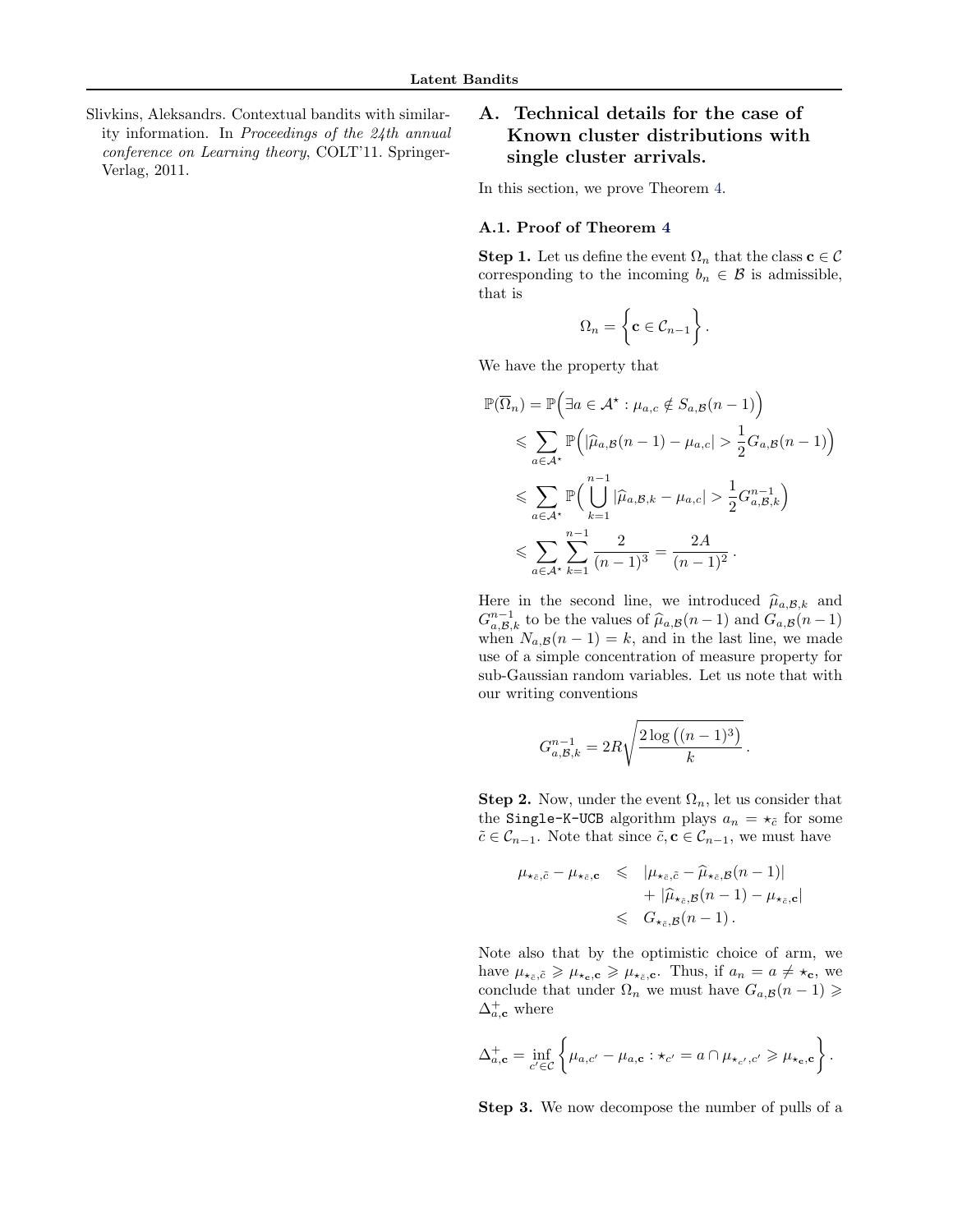sub-optimal arm  $a \neq \star_c$ , for any  $u_a \in \mathbb{N} \setminus \{0\}$ , into

$$
N_{a,\mathbf{c}}(N) \leq u_a + \sum_{n=u_a+1}^{N} \mathbb{I}\{a_n = a \cap N_{a,\mathbf{c}}(n-1) > u_a\}
$$
  

$$
\leq u_a + \sum_{n=u_a+1}^{N} \mathbb{I}\{a_n = a \cap N_{a,\mathbf{c}}(n-1) > u_a \cap \Omega_n\}
$$
  

$$
+ \sum_{n=2}^{N} \mathbb{I}\{\overline{\Omega}_n\}.
$$

Now from the result of Step 1, we obtain

$$
\mathbb{E}\Big[\sum_{n=2}^N\mathbb{I}\{\overline{\Omega}_n\}\Big]\leqslant \frac{A\pi^2}{3}\,.
$$

On the other hand, from the result of step 2, we can choose  $u_a$  to be

,

$$
u_a = \left\lceil \frac{24R^2 \log(N)}{\Delta_{a,\mathbf{c}}^{+2}} \right\rceil
$$

which ensures that  $N_{a,\mathbf{c}}(n-1) > u_a$  can not happen simultaneously with  $G_{a,B}(n-1) \geq \Delta_{a,\mathbf{c}}^+$  under  $\Omega_n$ . Thus, we deduce that

$$
\mathbb{E}\Big[N_{a,\mathbf{c}}(N)\Big] \leqslant \frac{24R^2\log(N)}{\Delta_{a,\mathbf{c}}^{+2}} + 1 + \frac{A\pi^2}{3},
$$

and then the final regret bound

$$
\mathfrak{R}^{\texttt{Single-K-UCB}}_{N} \leqslant \sum_{a \in \mathcal{A}^{\star}} \frac{24 R^2 \Delta_{a,\mathbf{c}} \log(N)}{\Delta_{a,\mathbf{c}}^{+2}} + \Delta_{a,\mathbf{c}} \Big(1+\frac{\pi^2}{3}\Big) \,.
$$

# B. Technical details for the case of Known cluster distributions with multiple cluster arrivals.

In this section, we prove the lower bound of Theorem [5,](#page-4-0) and then the regret bound of Theorem [6.](#page-4-0)

#### B.1. Proof of Theorem [5](#page-4-0)

It is actually easier to start proving the result in the agnostic case, and then extend it to the setting when we know the cluster distributions (which is a priori harder, since we give more information to the learner). Indeed in the agnostic case the proof of the lower bound is a simple adaptation of the lower bound from [\(Cesa-Bianchi & Lugosi,](#page-9-0) [2006\)](#page-9-0) for standard stochastic multi-armed bandits. The main insight is that in case of a uniform distribution of users, then  $\mathbb{E}\left[N_{\mathcal{B}_c}(N)\right] = N\Upsilon(\mathcal{B}_c) = \frac{N}{C}$ , and  $N_{\mathcal{B}_c}(N)$  is also close to  $\mathbb{E}\left[N_{\mathcal{B}_c}(N)\right]$  in high probability.

More precisely from [\(Cesa-Bianchi & Lugosi,](#page-9-0) [2006\)](#page-9-0), it suffices to introduce Bernoulli distributions with parameter  $\frac{1 \pm \varepsilon_c}{2}$  for each class c (with only one arm such having parameter  $\frac{1+\varepsilon_c}{2}$  in each class). Now by application of Lemma  $2.\overline{2}$  in [\(Bubeck,](#page-9-0) [2010\)](#page-9-0), we have for any forecaster the following inequality:

$$
\sup_{a_c} \mathbb{E} \sum_{n=1}^N \mu_{a_c,c} - \mu_{a_n,c}
$$
\n
$$
\geq N \varepsilon_c \left( 1 - \frac{1}{A} - \sqrt{\frac{N \varepsilon_c}{2A} \log \left( \frac{1 + \varepsilon_c}{1 - \varepsilon_c} \right)} \right).
$$

Using such a result, it is then possible to optimize  $\varepsilon_c$  and get the final lower bound after some tedious computations, similarly to Theorem 2.6 in [\(Bubeck,](#page-9-0) [2010\)](#page-9-0), see also [\(Auer et al.,](#page-9-0) [2003\)](#page-9-0).

Now the reason why the bound also holds in the setting when we know the cluster distributions in advance is that since  $C > A$ , one can always choose arms such that the set of elite arms is not smaller than  $A$ , that is no arm can be removed a-priori. In such a case, the learner still has to sample enough to be able to separate the optimal arms from others, so that its a priori information does not help reducing the regret.

## B.2. Proof of Theorem [6](#page-4-0)

We analyze here the regret of Multiple-K-UCB. Let us denote for convenience  $\mathcal{A}^* = \{a \in \mathcal{A} : \exists c \in \mathcal{C}, \star_c = a\}$ the set of elite arms. Note that by definition only arms in  $A^*$  can be pulled by the algorithm.

Step 1. We first control the number of arrivals of each  $b \in \mathcal{B}$ . By a simple application of Bernstein's inequality, we have the property that for all  $\delta \in [0, 1]$ ,

$$
\mathbb{P}\bigg(\bigg|N_b(n) - n\Upsilon(b)\bigg| \geq \sqrt{\Upsilon(b)(1-\Upsilon(b))2n\log(1/\delta)} + \frac{\log(1/\delta)}{3}\bigg) \leq 2\delta.
$$

Thus, if we introduce for convenience the two following quantities

$$
n_{\Upsilon(b)}^{+}(\delta) = n\Upsilon(b) + \sqrt{\Upsilon(b)(1-\Upsilon(b))2n\log(1/\delta)} + \frac{\log(1/\delta)}{3},
$$
  

$$
n_{\Upsilon(b)}^{-}(\delta) = n\Upsilon(b) - \sqrt{\Upsilon(b)(1-\Upsilon(b))2n\log(1/\delta)} - \frac{\log(1/\delta)}{3},
$$

then we have the property that with probability higher than  $1 - 2\delta$ ,

$$
n_{\Upsilon(b)}^-(\delta) \leq N_b(n) \leq n_{\Upsilon(b)}^+(\delta).
$$

Now, by a simple concentration bound for sub-Gaussian random variables together with a rough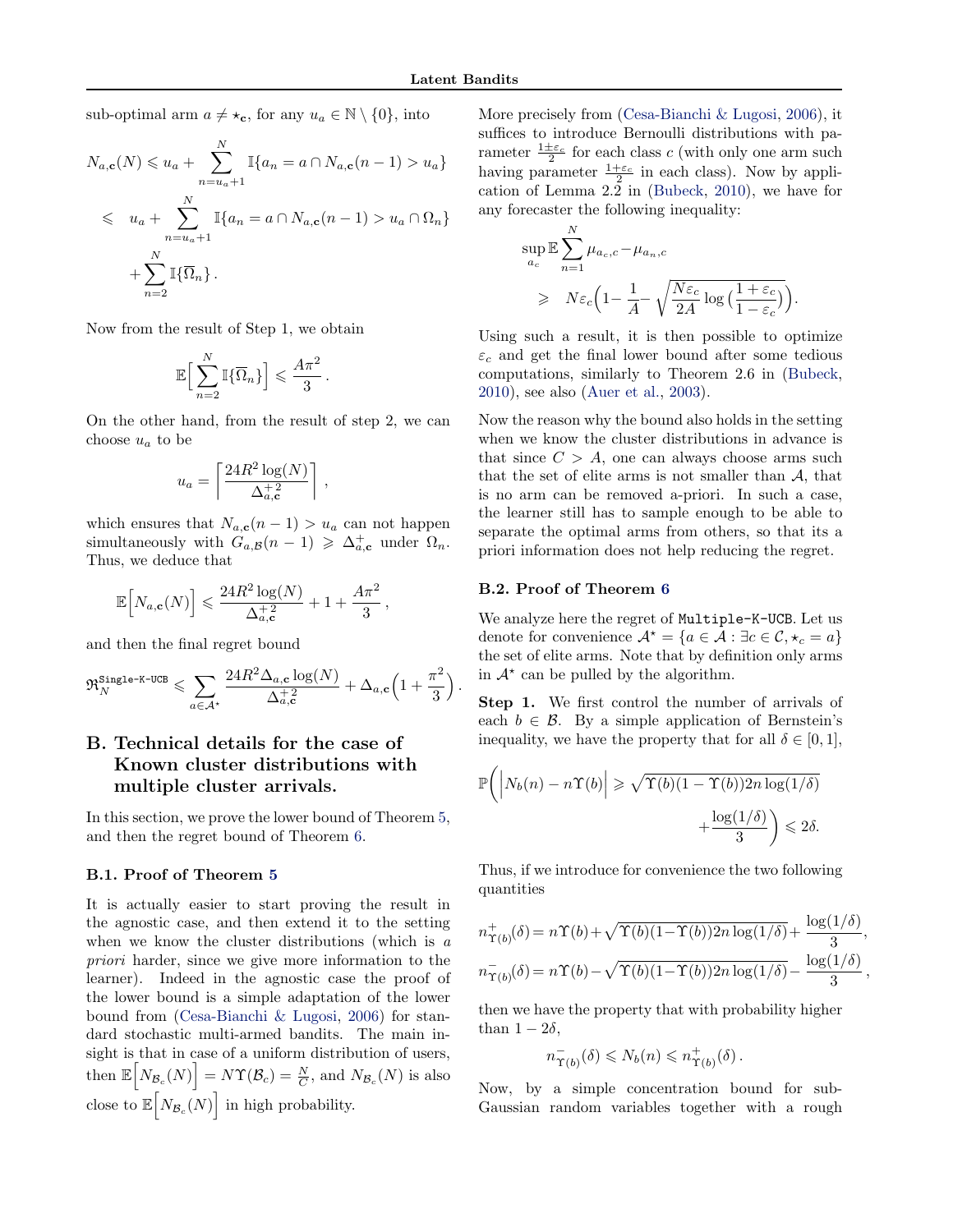union bound, we have that for all  $a \in \mathcal{A}, b \in \mathcal{B}$ ,

$$
\mathbb{P}\left(\mu_{a,c_b} \notin S_{a,b}(n)\right)
$$
\n
$$
\leq \mathbb{P}\left(\bigcup_{k=1}^{N_b(n)} \frac{1}{k} \sum_{s=1}^k \left|X_{a,b}(s) - \mu_{a,b}\right| \geq R\sqrt{\frac{6\log\left(N_b(n)\right)}{k}}\right)
$$
\n
$$
\leq \mathbb{P}\left(\bigcup_{k=1}^{n_{\Upsilon(b)}^+(b)} \frac{1}{k} \sum_{s=1}^k \left|X_{a,b}(s) - \mu_{a,b}\right| \geq R\sqrt{\frac{6\log\left(n_{\Upsilon(b)}^-(b)\right)}{k}}\right)
$$
\n
$$
+ 2\delta
$$
\n
$$
\leq \sum_{k=1}^{n_{\Upsilon(b)}^+(b)} n_{\Upsilon(b)}^-(\delta)^{-3} + 2\delta = n_{\Upsilon(b)}^+(\delta)n_{\Upsilon(b)}^-(\delta)^{-3} + 2\delta.
$$

Note that one could derive even tighter bounds resorting to self-normalized bounds, at the price of a more complicated expression for the high-probability level. We do not use this here since our goal is simply to achieve a regret bound with right order of magnitude but not necessarily optimized constants. Finally, the same bound holds for the symmetric sum  $\frac{1}{N_{a,b}(n)} \sum_{t=1}^{n} (\mu_{a,b} - X_t) \mathbb{I}\{a_t = a, b_t = b\}$  as well.

**Step 2.** Let us define the event  $\Omega_n$  that the class  $c_n \in$ C corresponding to the incoming  $b_n \in \mathcal{B}$  is admissible, that is

$$
\Omega_n = \left\{ c_n \in \mathcal{C}_{n-1}(b_n) \right\}.
$$

By the result of Step 1 and using a union bound over  $a \in \mathcal{A}$  it holds that for all  $\delta'$ , then

$$
\mathbb{P}\Big(\overline{\Omega}_{n+1}\cap b_{n+1}=b\Big)\leqslant |\mathcal{A}^{\star}|n_{\Upsilon(b)}^{+}(\delta')n_{\Upsilon(b)}^{-}(\delta')^{-3}+2\delta',
$$

where we get  $2\delta'$  and not  $2\delta'|\mathcal{A}^{\star}|$  since this quantity corresponds to the same event for all  $a \in \mathcal{A}^*$ , and where the restriction from to  $\mathcal A$  to  $\mathcal A^*$  comes from the fact that since the algorithm never pulls not elite arms, then the corresponding range of the confidence interval is infinite and thus the corresponding probability is null.

**Step 3.** Now, under the event  $\Omega_n$ , we known that if  $b_n = b \in \mathcal{B}_c$ , then  $c_b \in \mathcal{C}_{n-1}(b)$  is admissible, and thus the selected class  $\hat{c}_n$  can only has larger optimal mean than  $c_b$ , that is  $\mu_{\star_{\widehat{c}_n},\widehat{c}_n} \geq \mu_{\star_{c_b},c_b} (\geq \mu_{\star_{\widehat{c}_n},c_b}).$ 

Note also that if  $c' \in C_{n-1}(b_n)$ , since  $c_{b_n} \in C_{n-1}(b_n)$ under  $\Omega_n$ , then we must have for all  $a \in \mathcal{A}$ 

$$
\mu_{a,c'} - \mu_{a,c_{b_n}} \leq \mu_{a,c'} - \widehat{\mu}_{a,b_n}(n-1) + |\widehat{\mu}_{a,b_n}(n-1) - \mu_{a,c_{b_n}}|
$$
  

$$
\leq G_{a,b_n}(n-1),
$$

that is  $N_{a,b_n}(n-1)$  is small for all  $a \in \mathcal{A}$ , and in particular for  $a_n$ . We thus have for  $a = a_n$ ,

$$
G_{a,b_n}(n-1) \ge \mu_{a_n,\widehat{c}_n} - \mu_{a_n,c_{b_n}} \ge \inf_{c' \in C} \left\{ \mu_{a,c'} - \mu_{a,c_{b_n}} : \star_{c'} = a \cap \mu_{\star_{c'},c'} \ge \mu_{\star_{c_{b_n}},c_{b_n}} \right\},
$$

where we recognize the definition of  $\Delta^+_{a,c_{b_n}}$ .

Step 4. At this point, we now look at the total number of pulls  $N_{a,b}(N)$  of sub-optimal arm  $a \neq \star_{c_b}$  in environment  $b$  after  $N$  rounds. It satisfies for all integer  $u_{a,b} \in \mathbb{N}$ 

$$
N_{a,b}(N) \leq u_{a,b}
$$
  
+  $\sum_{n=u_{a,b}+1}^{N} \mathbb{I}\{a_n = a \cap b_n = b \cap N_{a,b_n}(n-1) > u_{a,b}\}$   
 $\leq u_{a,b} + \sum_{n=u_{a,b}+1}^{N} \mathbb{I}\{b_n = b \cap \overline{\Omega}_n(c_b)\}$   
+  $\sum_{n=u_{a,b}+1}^{N} \mathbb{I}\{a_n = a \cap b_n = b \cap N_{a,b_n}(n-1) > u_{a,b} \cap \Omega_n(c_b)\}.$ 

We now consider a confidence level  $\delta' = \delta'_n = 1/n^2$ at round n. Now, we know that if we choose  $u_{a,b} =$  $24R^2\log(N^+_{\Upsilon(b)}(\delta_N))$  $\Delta_{a,\,c_{\,b}}^{+}{}^2$ 1 , then the events  $a_n = a$  and  $N_{a,b_n}(n-1) > u_{a,b}$  can not hold simultaneously on  $\Omega_n$  (we used here that  $n \to n_{\Upsilon(b)}^+(\delta_n)$  is increasing with  $n$ ). Thus, we deduce that

$$
\mathbb{E}\Big[N_{a,b}(N)\Big] \leq 1 + \frac{24R^2\log(N_{\Upsilon(b)}^+(\delta_N))}{\Delta_{a,c_{b_n}}^+} + \sum_{n=u_{a,b}}^{N-1} \left(2n_{\Upsilon(b)}^+(\delta_{n+1})n_{\Upsilon(b)}^-(\delta_{n+1})^{-3}|\mathcal{A}^{\star}| + 2\delta_{n+1}\right)\Upsilon(b).
$$

**Step 5.** Now choosing  $\delta_n = 1/n^2$  and since  $n_{\Upsilon(b)}^{+}(\delta)n_{\Upsilon(b)}^{-}(\delta_n)^{-3} = O(n^{-2}\Upsilon(b)^{-2}),$  then we deduce that

$$
\begin{array}{rcl} \mathbb{E}\Big[N_{a,b}(N)\Big] & \leqslant & \displaystyle 1+\frac{24R^2\log(N_{\Upsilon(b)}^+(\delta_N))}{\Delta_{a,c_{b_n}}^+} \\ & & \displaystyle +\frac{\pi^2}{3}\Big(O\big(\Upsilon(b)^{-1}\big)+\Upsilon(b)\Big) \end{array}
$$

.

Finally, since on the other end we must have in all cases  $\mathbb{E}\left[N_{a,b}(N)\right] \leq \mathbb{E}\left[N_b(N)\right] = N\Upsilon(b)$ , we deduce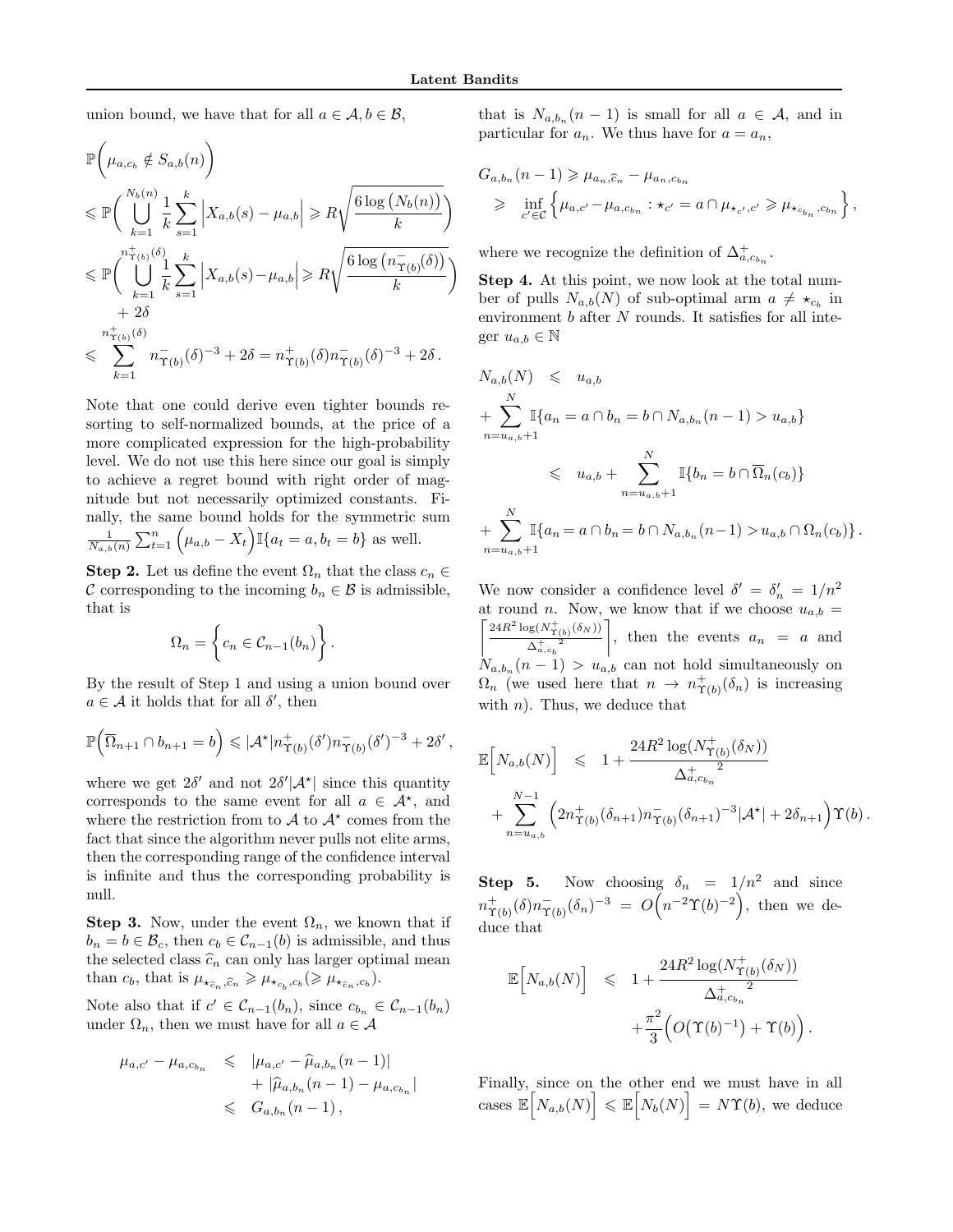that the regret is given by  $4$ 

$$
\mathfrak{R}_{N} = \sum_{b \in \mathcal{B}} \sum_{a \in \mathcal{A}} \Delta_{a,c_{b}} \mathbb{E}\Big[N_{a,b}(N)\Big]
$$
  
\$\leqslant \sum\_{b \in \mathcal{B}} \sum\_{a \in \mathcal{A}^{\star}} \min\Big\{\frac{24R^{2}\Delta\_{a,c\_{b}}\log(N\Upsilon(b))}{\Delta\_{a,c\_{b}}^{\dagger}2}\Big\}\$  
+ O(\Upsilon(b)^{-1}), \Delta\_{a,c\_{b}} N\Upsilon(b)\Big\}\$.

# C. Technical details for the fully agnostic case

In this section, we prove Theorem [7](#page-5-0) about the regret of benchmark algorithms. We then prove Proposition [1](#page-6-0) and then a sketch of proof for Lemma [1](#page-6-0) and Lemma [2.](#page-6-0)

#### C.1. Proof of Theorem [7](#page-5-0)

We analyze here the regret of UCB on  $\beta$ . The regret bound for UCB on  $\mathcal C$  is obtained following exactly the same line of proof.

**Step 1.** The algorithm chooses at step n, for incoming  $b_n \in \mathcal{B}$  an arm  $a_n$  maximizing the upper bound

$$
U_{a,b_n}(n) = \widehat{\mu}_{a,b_n}(n) + R \sqrt{\frac{6 \log (N_{b_n}(n))}{N_{a,b_n}(n)}}.
$$

Now let us denote  $b = b_n$  the current environment, and let us introduce the event

$$
\Omega_a(n) = \left\{ L_{a,b_n}(n) \leq \mu_{a,b} \quad \cap \quad \mu_{\star_{b_n},b_n} \leq U_{\star_{b_n},b_n}(n) \right\}.
$$

If the algorithm chooses a sub-optimal arm, that is  $a_n = a \neq \star_{b_n} = a'$ , then we must have on the event  $\Omega_a(n-1)$  that

$$
\mu_{a,b} + 2R \sqrt{6 \frac{\log(N_b(n-1))}{N_{a,b}(n-1)}}
$$
\n
$$
\geq \hat{\mu}_{a,b}(n-1) + R \sqrt{6 \frac{\log(N_b(n-1))}{N_{a,b}(n-1)}}
$$
\n
$$
\geq \hat{\mu}_{a',b}(n-1) + R \sqrt{6 \frac{\log(N_b(n-1))}{N_{a',b}(n-1)}}
$$
\n
$$
\geq \mu_{a',b},
$$

and since we also have  $\{N_b(n-1) \leqslant (n-1)_{\Upsilon(b_n)}^+(\delta)\} \subset$  $\Omega_a(n-1)$ , we deduce that we must have under this event

$$
N_{a,b_n}(n-1) \leq \frac{24R^2 \log(N_b(n-1))}{(\mu_{\star_{b_n},b_n} - \mu_{a,b_n})^2} \leq \frac{24R^2 \log((n-1)^+_{\Upsilon(b_n)}(\delta))}{\Delta^2_{a,b_n}}
$$

.

Step 2. At this point, we now look at the total number of pulls  $N_{a,b}(N)$  of sub-optimal arm  $a \neq \star_b$  in environment b after N rounds. It satisfies for all integer  $u_{a,b} \in \mathbb{N}$ 

$$
N_{a,b}(N) \leq u_{a,b} + \sum_{n=u_{a,b}+1}^{N} \mathbb{I}\{a_n = a \cap b_n = b
$$
  

$$
\cap N_{a,b_n}(n-1) > u_{a,b}\}
$$
  

$$
\leq u_{a,b} + \sum_{n=u_{a,b}+1}^{N} \mathbb{I}\{U_{a_n,b}(n) \geq U_{\pi^*(b),b}(n)
$$
  

$$
\cap b_n = b \cap N_{a,b_n}(n-1) > u_{a,b}\}
$$

**Step 3.** We now consider a confidence level  $\delta = \delta_n =$  $1/n^2$  at round n. Now, we know that if we choose  $u_{a,b} = \lceil \frac{6R^2 \log(N_{\Upsilon(b)}^+(\delta_N))}{\Delta_{a,b}^2} \rceil$  $\frac{\sum_{i=1}^{n} a_i}{\Delta_{a,b}^2}$ , then  $a_n = a$  and  $N_{a,b_n}$  (n – 1) >  $u_{a,b}$  can not hold simultaneously on  $\Omega_a(n)$  (we used here that  $n \to n_{\Upsilon(b)}^+(\delta_n)$  is increasing with n). Thus, we deduce that

$$
\mathbb{E}\Big[N_{a,b}(N)\Big] \leq 1 + \frac{24R^2\log(N_{\Upsilon(b)}^+(\delta_N))}{\Delta_{a,b}^2} + \sum_{n=u_{a,b}+1}^N \left(2n_{\Upsilon(b)}^+(\delta)n_{\Upsilon(b)}^-(\delta_n)^{-3} + 2\delta_n\right)\Upsilon(b).
$$

Now, since  $n_{\Upsilon(b)}^+(\delta)n_{\Upsilon(b)}^-(\delta_n)^{-3} = O\Big(n^{-2}\Upsilon(b)^{-2}\Big)$ , we deduce that

$$
\mathbb{E}\Big[N_{a,b}(N)\Big] = 1 + \frac{24R^2\log(N\Upsilon(b))}{\Delta_{a,b}^2} + \frac{\pi^2}{3}\Big(O\Big(\Upsilon(b)^{-1}\Big) + \Upsilon(b)\Big).
$$

Noticing that, on the other hand, we must have  $\mathbb{E}\left[N_{a,b}(N)\right] \leq \mathbb{E}\left[N_b(N)\right] = N\Upsilon(b)$ , we deduce that the final bound on the regret is given by

$$
\mathfrak{R}_{N}^{\text{UCB on } \mathcal{B}} = \sum_{a \in \mathcal{A}} \sum_{b \in \mathcal{B}} \Delta_{a,b} \mathbb{E} \Big[ N_{a,b}(N) \Big] \n\leqslant \sum_{a \in \mathcal{A}} \sum_{b \in \mathcal{B}} \min \Big\{ \frac{24R^2 \log(N\Upsilon(b))}{\Delta_{a,b}^2} + O\Big(\Upsilon(b)^{-1}\Big), \Delta_{a,b} N \Upsilon(b) \Big\}.
$$

<sup>&</sup>lt;sup>4</sup>Note that the event  $b_n = b \cap \Omega_n(c_b)^c$  is actually common to all arms  $a \in \mathcal{A}^*$ , so we could in principle improve slightly on the result.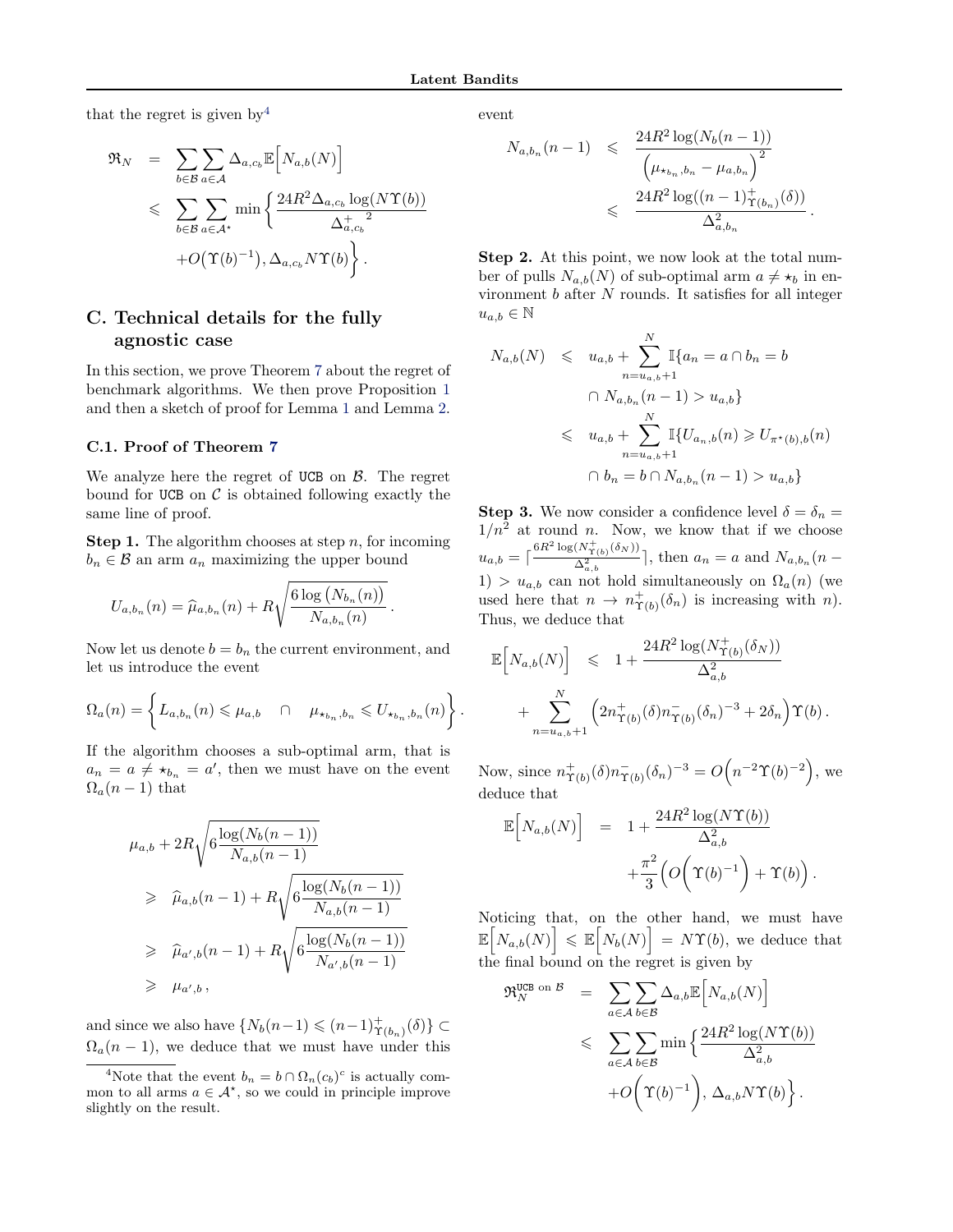,

,

#### <span id="page-14-0"></span>C.2. Proof of Proposition [1](#page-6-0)

We actually prove the following result that is slightly stronger than Proposition [1:](#page-6-0)

**Proposition 2** Let us consider the event  $\Omega_n$  =  $\Big\{\mathcal{B}_{c_n} \in \mathfrak{B}_{b_n}(n-1)\Big\},\$  where  $c_n = c$  is the current class and  $a_n = a$  the chosen action. Under this event, there exists a maximally compatible super-set  $\tilde{\mathcal{B}}_{c_n}$  that contains  $\mathcal{B}_{c_n}$ . Now let us define the pseudo-gaps

$$
\tilde{\Delta}_{a,c} = \max \left\{ \mu_{a,c(b)} - \mu_{a,c} : b \in \tilde{\mathcal{B}}_c \right\}
$$

$$
\bigcap_{B \in \mathfrak{B}_{b_n}(n-1)} U_{a,B} \geq U_{\star_c, \tilde{B}_c} \right\}
$$

then the events  $\Gamma_n =$  $\sqrt{ }$  $G_{a, \mathcal{B}_c}(n-1) > \tilde{\Delta}_{a, c}$  and  $\mathcal{E}_n$  the event that the confidence interval of the optimal arm of cluster  $\mathcal{B}_c$  is small enough (or that  $\tilde{\mathcal{B}}_c$  is not too biased),

$$
\mathcal{E}_n = \left\{ \min \left\{ G_{\star_c, \mathcal{B}_c}(n-1), \max_{b \in \tilde{B}} \mu_{\star_c, c} - \mu_{\star_c, c(b)} \right\} < \alpha \Delta_{a_n, c} \right\}
$$

Then, under  $\Omega_n \cap \Gamma_n$ , it happens that

$$
N_{a_n, \mathcal{B}_{c_n}}(n-1) < \frac{24R^2}{\tilde{\Delta}_{a_n, c_n}^2} \log(N_{\mathcal{B}_{c_n}}(n-1)) \, .
$$

Now, under  $\Omega_n \cap \mathcal{E}_n$ , it happens that for all  $\eta \in (\alpha, 1]$ , either

$$
N_{a_n,b_n}(n-1) < \left(1 + \frac{\varepsilon}{2}\right)^{2} \frac{24R^2 \log(N_{b_n}(n-1))}{(\eta - \alpha)^{2} \Delta_{a_n,c_n}^{2}}
$$
  
or 
$$
N_{a_n,\mathcal{B}_{c_n}}(n-1) < \frac{24R^2 \log(N_{\mathcal{B}_{c_n}}(n-1))}{(1 - \eta)^{2} \Delta_{a_n,c_n}^{2}}.
$$

**Step 1.** Let us consider the event that at round  $n$ , where  $b_n \in \mathcal{B}$  has class  $c = c_n \in \mathcal{C}$ , then the set  $\mathcal{B}_{c_n}$  is compatible with  $b_n$  and chosen action  $a_n \in \mathcal{A}$  that is

$$
\Omega_n = \left\{ \mathcal{B}_{c_n} \in \mathfrak{B}_{b_n}(n-1) \right\}.
$$

In that case, then, there is a maximally compatible super-set  $\tilde{\mathcal{B}}_{c_n}$  that contains  $\mathcal{B}_{c_n}$ .

Step 2. Since the algorithm chooses to play some action  $a_n$  proposed by some chosen maximally compatible set  $B_n \ni b_n$ , it satisfies

$$
U_{a_n,B_n}(n-1) \geqslant U_{a_{\tilde{\mathcal{B}}_{c_n}},\tilde{\mathcal{B}}_{c_n}}(n-1) \geqslant U_{\star_{c_n},\tilde{\mathcal{B}}_{c_n}}(n-1)\,.
$$

Now on the other end, any set  $B \in \mathfrak{B}_{b_n}(n-1)$  compatible with  $b_n$  must satisfy for  $a = a_n$ 

$$
U_{a,B}(n-1) - U_{a,\tilde{B}_{c_n}}(n-1)
$$
  
\$\leq U\_{a,b\_n}(n-1; 1+\varepsilon) - L\_{a,b\_n}(n-1)\$  
=  $\left(1 + \frac{\varepsilon}{2}\right)G_{a,b_n}(n-1).$ 

Thus, we deduce that under  $\Omega_n$ , any model B that is chosen must satisfy

$$
U_{a_B,B}(n-1) - U_{a_B,\tilde{\mathcal{B}}_{c_n}}(n-1) \leq (1 + \frac{\varepsilon}{2}) G_{a_B,b_n}(n-1)
$$
  
and  $U_{a_B,B}(n-1) \geq U_{\star_{c_n},\tilde{\mathcal{B}}_{c_n}}(n-1)$ .

**Step 3.** In case  $\tilde{\mathcal{B}}_{c_n} = \mathcal{B}_{c_n}$ , then  $U_{\star_{c_n}, \tilde{\mathcal{B}}_{c_n}}(n-1) \geqslant$  $\mu_{\star_{c_n},c_n}$ . However, in general  $\tilde{\mathcal{B}}_{c_n}$  may contain other points that cause the confidence interval to shrink, and creates a possible bias. Now if the corresponding bias is positive, then we still have  $U_{\star_{c_n}, \tilde{B}_{c_n}}(n-1) \geq \mu_{\star_{c_n}, c_n}$ . Otherwise, on the one hand we have  $U_{\star_{\zeta_n}, \tilde{\mathcal{B}}_{c_n}}(n-1) \geqslant$  $\mu_{\star_{c_n},c_n}$  – max $_{b \in \tilde{\mathcal{B}}_{c_n}} d_{\star_{c_n},c_n,c(b)},$  and on the other hand, in the worst case since  $\mathcal{B}_{c_n} \subset \tilde{\mathcal{B}}_{c_n}$ , the interval is shrink on the lower-side of  $S_{\star_{c_n},\mathcal{B}_{c_n}}(n-1)$  and we thus get  $U_{\star_{c_n}, \tilde{\mathcal{B}}_{c_n}}(n-1) \geq \mu_{\star_{c_n}, c_n} - G_{\star_{c_n}, \mathcal{B}_{c_n}}(n-1)$ . Thus, we have in all cases

$$
U_{\star_{c_n},\tilde{B}_{c_n}}(n-1) \geq \mu_{\star_{c_n},c_n} - \underline{G}_{\star_{c_n},\mathcal{B}_{c_n},\tilde{B}_{c_n}}\,,
$$

where we introduced for convenience the notation

$$
\underline{G}_{\star_{c_n},\mathcal{B}_{c_n},\tilde{\mathcal{B}}_{c_n}} = \min \left\{ G_{\star_{c_n},\mathcal{B}_{c_n}}(n-1), \max_{b \in \tilde{\mathcal{B}}_{c_n}} d_{\star_{c_n},c_n,c(b)} \right\}
$$

.

Whenever  $G_{\star_{c_n}, \mathcal{B}_{c_n}, \tilde{\mathcal{B}}_{c_n}}$  is small enough, this bias is controlled and we are essentially done. Since for the same reason we have

$$
U_{a_B, \tilde{B}_{c_n}}(n-1) \leq \mu_{a_B, c_n} + G_{a_B, \mathcal{B}_{c_n}}(n-1),
$$

where we introduced this time

$$
\overline{G}_{a_B, \mathcal{B}_{c_n}, \tilde{\mathcal{B}}_{c_n}} = \min \left\{ G_{a_B, \mathcal{B}_{c_n}}(n-1), \max_{b \in \tilde{\mathcal{B}}_{c_n}} d_{a, c(b), c_n} \right\},\,
$$

we deduce that under  $\Omega_n$ , we must have for the chosen  $a_n = a_B$ 

$$
\Delta_{a_B,c_n} \leq \frac{G_{\star_{c_n},\mathcal{B}_{c_n},\tilde{\mathcal{B}}_{c_n}} + \overline{G}_{a_B,\mathcal{B}_{c_n},\tilde{\mathcal{B}}_{c_n}}}{\left(1 + \frac{\varepsilon}{2}\right)G_{a_B,b_n}(n-1)}.
$$

**Step 4.** In the case when  $\tilde{\beta}_{c_n}$  is negatively biased, if a is chosen and  $c_n = c$ , then a must belong with high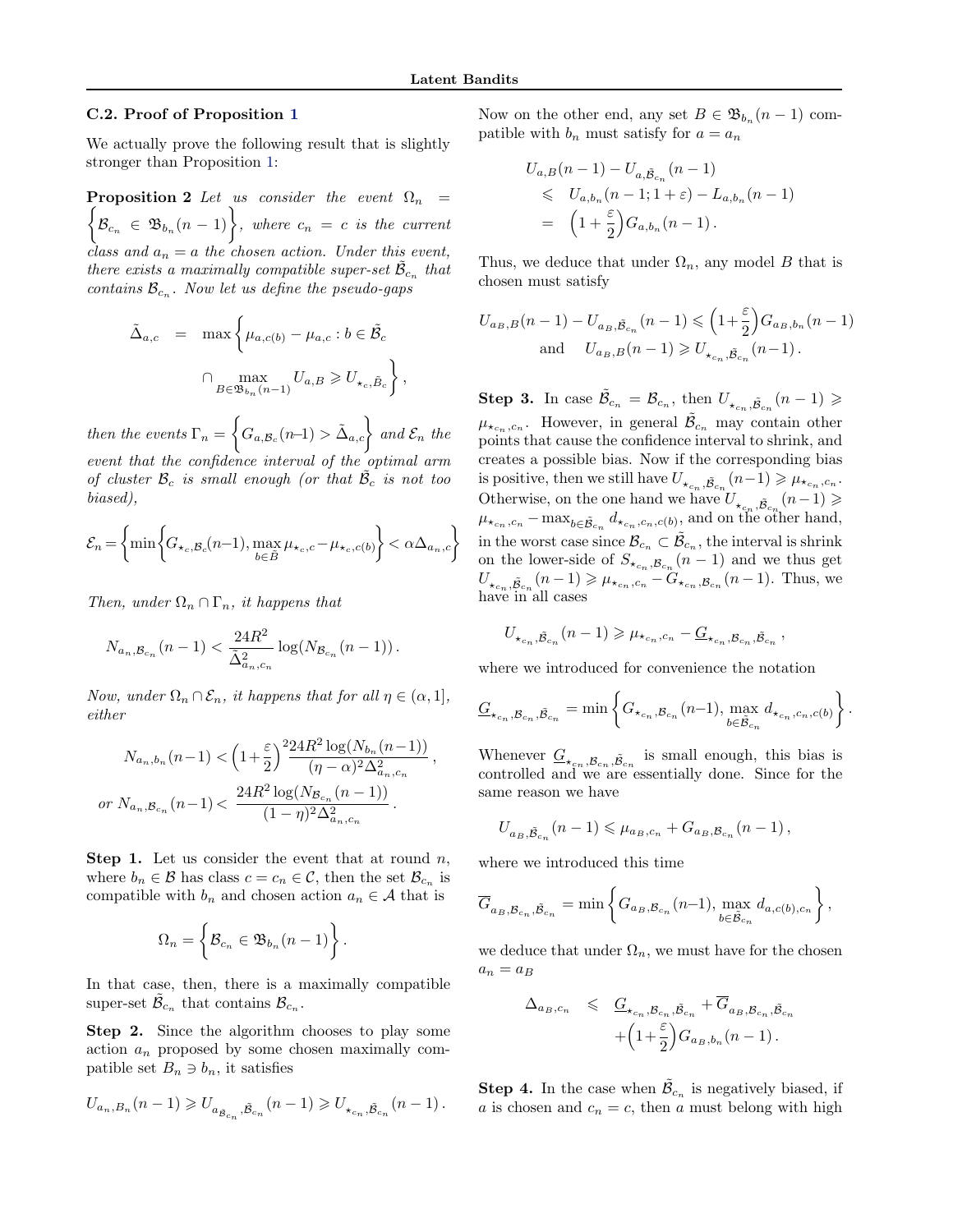probability to the set

$$
\tilde{\mathcal{A}}_c(n-1) = \left\{ a \in \mathcal{A} : \exists B, a = a_B, \forall a' \in \mathcal{A} :
$$

$$
U_{a,B}(n-1) \geqslant L_{a',B_c}(n-1) - \underline{G}_{\star_c,B_c,\tilde{B}_c} \text{ and }
$$

$$
U_{a,\tilde{B}_c}(n-1) \leqslant U_{a',B_c}(n-1) + \overline{G}_{a,B_c,\tilde{B}_c} + \left(1 + \frac{\varepsilon}{2}\right) G_{a_B,b_n}(n-1)\right\}.
$$

Indeed for instance otherwise for a ′ such that it doesn't hold, we get with high probability that

$$
U_{a_B,B}(n-1) \quad < \quad L_{a',\mathcal{B}_c}(n-1) - \underline{G}_{\star_c,\mathcal{B}_c,\tilde{\mathcal{B}}_c}
$$
\n
$$
\leqslant \quad \mu_{a',c} - \tilde{G}_{\star_c,\mathcal{B}_c,\tilde{\mathcal{B}}_c} \,,
$$

which contradicts the fact that  $U_{a_B,B}(n - 1) \ge$  $U_{\star_c, \tilde{\mathcal{B}}_c}(n-1) \geq \mu_{\star_c,c} - \tilde{G}_{\star_c, \mathcal{B}_c, \tilde{\mathcal{B}}_c}.$ 

Step 5. At this point, two situations may appear. In the first case, we have for the chosen arm  $a$ 

$$
G_{a,B_{c_n}}(n-1) > \max_{b \in \tilde{B}_{c_n}} d_{a,c(b),c_n}
$$
  
= 
$$
\max \left\{ \mu_{a,c(b)} - \mu_{a,c_n} : b \in \tilde{B}_{c_n} \right\}
$$
  

$$
\bigcap \max_{B \in \mathfrak{B}_{b_n}} U_{a,B} \geq U_{\star_{c_n},\tilde{B}_{c_n}} \right\},
$$

and thus its total number of visits  $N_{a, \mathcal{B}_{c_n}}(n-1)$  must be small. We naturally the quantity on the right hand side of previous inequality  $\tilde{\Delta}_{a,c_n}$  and introduce the corresponding event  $\Gamma_n =$  $\sqrt{ }$  $G_{a_n, B_{c_n}}(n-1) > \tilde{\Delta}_{a_n, c_n}$  $\mathcal{L}$ . In the second case, it holds anyway that  $G_{a_n, B_{c_n}, \tilde{B}_{c_n}}$  $G_{a_n, B_{c_n}}(n-1)$ , thus under the event  $\Omega_n \cap \mathcal{E}_n$ , where  $\mathcal{E}_n =$ Ï  $\underline{G}_{\star_{c_n},\mathcal{B}_{c_n},\tilde{\mathcal{B}}_{c_n}} \leqslant \alpha \Delta_{a_n,c_n}$  $\mathcal{L}$ we deduce that ε  $\overline{ }$ 

$$
(1-\alpha)\Delta_{a_n,c_n} \leqslant G_{a_n,\mathcal{B}_{c_n}}(n-1) + \left(1+\frac{\varepsilon}{2}\right)G_{a_n,b_n}(n-1).
$$

In such a case, for any  $\eta > \alpha$ , two situations may occur. First, if  $\left(1+\frac{\varepsilon}{2}\right)$  $G_{a_n,b_n}(n-1) < (\eta - \alpha)\Delta_{a_n,c_n}$ , then  $(1-\eta)\Delta_{a_n,c} \leqslant G_{a_n,\mathcal{B}_c}(n-1)$ , that is  $N_{a,\mathcal{B}_c}(n-1)$  must be small as well. Otherwise,  $\left(1+\frac{\varepsilon}{2}\right)$  $\Big)G_{a_n,b_n}(n-1) \geqslant$  $(\eta - \alpha) \Delta_{a_n, c_n}$  and thus  $N_{a_n, b_n}$   $(n-1)$  must be small. **Step 6.** All in all, under  $\Omega_n \cap \Gamma_n$ , we obtain that

$$
N_{a_n,B_c}(n-1) < \frac{24R^2}{\tilde{\Delta}_{a_n,c}^2} \log(N_{B_c}(n-1)) \, .
$$

Now under  $\Omega_n \cap \mathcal{E}_n$  it holds that for all  $\eta > \alpha$  either

$$
N_{a_n,b_n}(n-1) < \left(1+\frac{\varepsilon}{2}\right)^2 \frac{24R^2}{(\eta-\alpha)^2 \Delta_{a_n,c}^2} \log(N_{b_n}(n-1)),
$$

or

$$
N_{a_n, \mathcal{B}_c}(n-1) < \frac{24R^2}{(1-\eta)^2 \Delta_{a_n,c}^2} \log(N_{\mathcal{B}_c}(n-1)) \, .
$$

#### C.3. Sketch of proof of Lemma [1](#page-6-0)

In this proof our goal is to show that if  $b_n \in \mathcal{B}_c$ , then  $\mathfrak{B}_{b_n}(n-1)$  contains at least  $\mathcal{B}_c(b_n; \gamma)$  for the chosen  $\gamma$ . Thus for big enough  $\gamma$ , all the set  $\mathcal{B}_c$  will be admissible, and thus we get a maximal speed-up. We present now a sketch of proof relying on some event (see [\(6\)](#page-16-0)). We provide intuition in Step 5 that this intuitive event indeed holds, even if a precise proof is more technical than it seems. Thus for clarity and to avoid a not illuminating tedious analysis the proof of this last step is not reproduced here.

Step 1. Proceeding similarly to the analysis in Step 1 of the proof of Theorem [6,](#page-4-0) we note that the event  $\forall b \in \mathbb{R}$  $\mathcal{B} \forall a \in \mathcal{A} \mu_{a,b} \in S_{a,b}(n-1)$  happens with probability at least  $1 - \left(\sum_{b \in \mathcal{B}} n_{\Upsilon(b)}^+(\delta') n_{\Upsilon(b)}^-(\delta')^{-3} A + 2\delta' B\right)$  for all  $\delta'$ . Now under this event, we note that if  $b' \in \mathcal{B}_c$  is such that  $S_{a,b'}(n-1) \subset S_{a,b_n}(n-1; 1+\varepsilon)$  for all  $a \in \mathcal{A}$ , since it is also such that  $S_{a,b'}(n-1) \cap S_{a,b_n}(n-1) \neq \emptyset$ and satisfies other conditions for being admissible, we deduce that the set of all such  $b'$  is admissible, that is we have the inclusion

$$
\left\{b' \in \mathcal{B}_c : \forall a \in \mathcal{A} \, G_{a,b'}(n-1) \leq
$$

$$
(1+\varepsilon)G_{a,b_n}(n-1)\right\} \in \mathfrak{B}_{b_n}(n-1),
$$

Step 2. At this point, one can consider an adaptive value for  $\varepsilon$ . The value  $\varepsilon = \varepsilon_{a,b_n,b',n-1}$  used in the algorithm is given by

$$
\max\left\{\sqrt{\frac{2\gamma\log N_{b'}(n-1)}{\log N_{b_n}(n-1)}} - 1,0\right\}.
$$

Now upon noting that when it happens that for all  $b, b' \in \mathcal{B}_c$ , for all  $a \in \mathcal{A}$   $N_{a,b}(n-1)/(N_{a,b'}(n-1)\vee 1) \leq$  $2\gamma$  by the definition of the confidence gaps it holds that  $\sqrt{\frac{2\gamma\log N_{b'}(n-1)}{\log N_{b_n}(n-1)}} \geqslant \frac{G_{a,b'}(n-1)}{G_{a,b_n}(n-1)},$  we deduce in such a case that we have the following inclusion

$$
\mathcal{B}_{c}\in \mathfrak{B}_{b_n}(n-1)\,.
$$

Step 3. Now note also that on the event  $\forall b \in$  $\mathcal{B} \forall a \in \mathcal{A} \mu_{a,b} \in S_{a,b}(n-1)$ , by the confidence bounds on  $N_{b'}(n-1)$  and  $N_{b_n}(n-1)$ , it holds that  $N_b(n-1)/N_{b'}(n-1) = \Upsilon(b)/\Upsilon(b') + O((n-1)^{-1/2}),$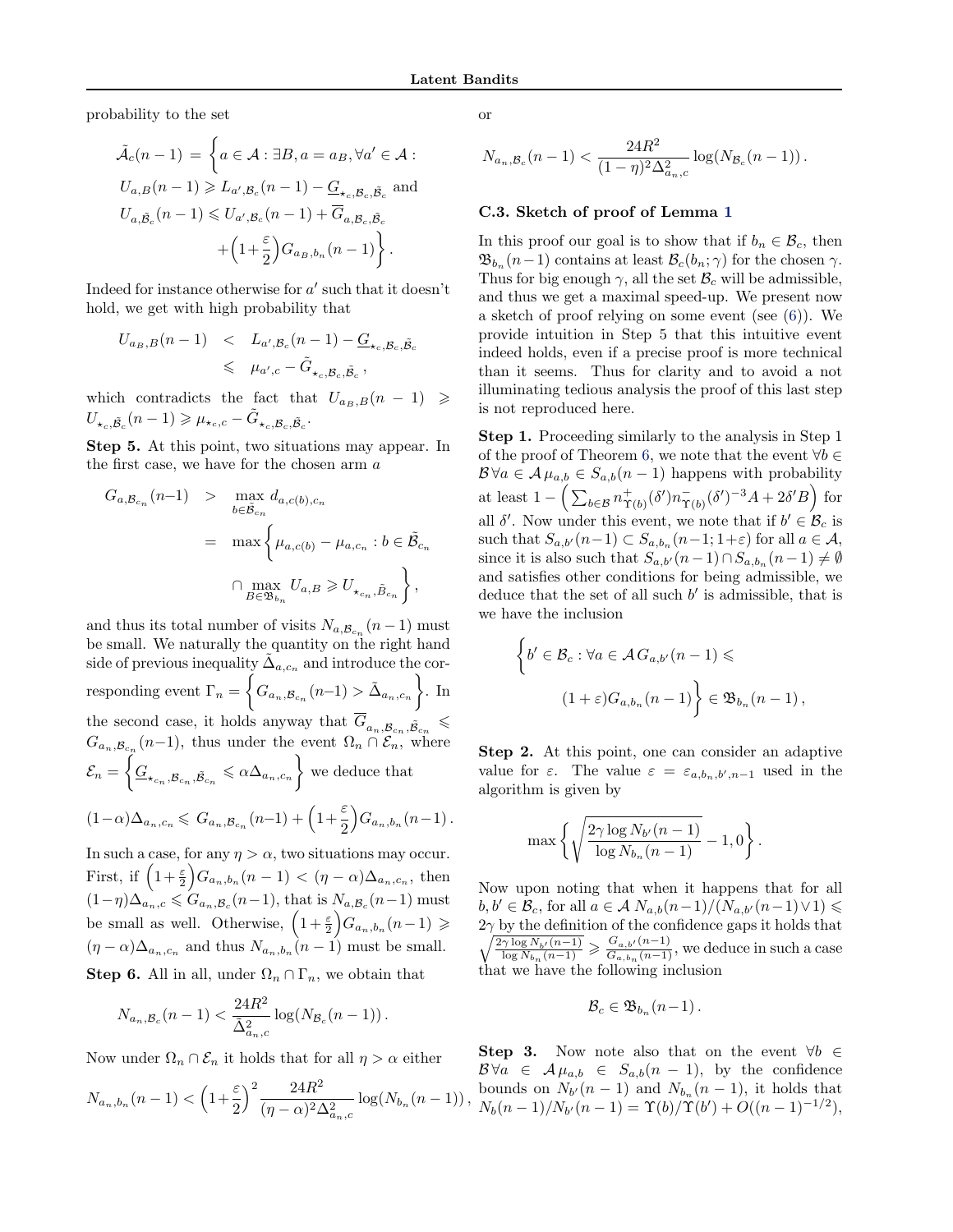<span id="page-16-0"></span>and thus whenever  $\gamma \ge \gamma_c + O((n-1)^{-1/2})$ , it is enough to show that

$$
\frac{N_{a,b}(n-1)}{N_{a,b'}(n-1)\vee 1} \leq 2\frac{N_b(n-1)}{N_{b'}(n-1)},
$$
\n(6)

in order to get the desired inclusion. Note that for  $\gamma$  $\gamma_c + O((n-1)^{-1/2})$ , we would get only the inclusion  $\mathcal{B}_c(b_n; \gamma) \in \mathfrak{B}_{b_n}(n-1)$ .

**Step 4.** Now choosing  $\delta' = 1/n^2$  we get that  $n_{\Upsilon(b)}^{+}(\delta')n_{\Upsilon(b)}^{-}(\delta')^{-3} = O\left(n^{-2}\Upsilon(b)^{-2}\right)$  and thus for  $\gamma \geqslant \gamma_c + O((n-1)^{-1/2})$ , upon controlling the ratio (6) we get

$$
\mathbb{P}\Big(\mathcal{B}_{c_n} \in \mathfrak{B}_{b_n}(n-1)\Big) \n\geq 1 - O\Big(n^{-2}A\sum_{b \in \mathcal{B}} \Upsilon(b)^{-2}\Big) - 2\mathcal{B}n^{-2}.
$$

**Step 5.** It now remains to show that for  $b, b' \in \mathcal{B}_c$ , for all  $a \in \mathcal{A}$ , then with high probability

$$
\frac{N_{a,b'}(n-1)}{N_{a,b}(n-1)\vee 1} \leq 2\frac{N_b(n-1)}{N_{b'}(n-1)}.
$$

Up to the distortion due the different number of visits of  $b$  and  $b'$ , this is essentially saying that the algorithm behaves in the same way for two  $b$  and  $b'$  belonging to the same class. Although this is quite intuitive in case the algorithm behaves completely independently on b and  $b'$  (like UCB on  $\mathcal{B}$ ), this is much less clear when decisions are coupled. However, since the  $b_n$  are sampled independently from  $\Upsilon$  and not in an adversarial way, and that  $b$  and  $b'$  are statistically not distinguishable by the algorithm, it is actually possible to show that the ratio between the number of pulls of the same arm is indeed bounded by some small constant.

#### C.4. Sketch of proof of Lemma [2](#page-6-0)

The detailed proof is tedious and involved with many intricate sub-cases. For this conference version of the paper, we focus on indicating the tricky parts and how to solve them, which we think to be more interesting, but do not provide all the detailed of the proof.

The actual results hold for the slightly more elaborate event  $E_n$  defined in Proposition [2.](#page-14-0)

**Step 1.** Let us consider some  $c' \neq c$ . By definition of the compatible sets used in A-UCB for some  $B' \subset \mathcal{B}_{c'}$ , if it exists some action  $a \in \mathcal{A}$  such that

$$
G_{a,B'}+G_{a,\mathcal{B}_c}
$$

then  $B'$  is not compatible with  $\mathcal{B}_c$ . Now in the case when  $d_{a,c,c'} < 2G_{a,\mathcal{B}_c}$  it means that  $N_{a,\mathcal{B}_c}$  is small, and

that every  $B'$  such that  $G_{a,B'} \geq G_{a,B_c}$  is compatible. In the other cases, B' must satisfy at least  $G_{a,B'} \geqslant$  $d_{a,c,c'}/2$  to be compatible with  $\mathcal{B}_c$ . Thus we deduce that for each  $c' \neq c$ , the sets  $B' \subset \mathcal{B}_{c'}$  compatible with  $\mathcal{B}_c$  must satisfy that

$$
\forall a \in \mathcal{A} \Big( G_{a,B'} \geq d_{a,c,c'}/2 \quad \text{or} \quad d_{a,c,c'} < 2G_{a,\mathcal{B}_c} \Big) \, .
$$

We use this observation in order to control the bias of  $\tilde{\mathcal{B}}_{c_n}$ . In the sequel, we work under the event  $\Omega_n$ and focus on the situation when  $\tilde{\mathcal{B}}_{c_n} = \mathcal{B}_{c_n} \cup B'$ , with  $B' \subset \mathcal{B}_{c'}$ . The general situation when  $B'$  can be spread in different classes  $c'$ , can be handled similarly. Now three important situations may occur that we consider in the following three steps.

**Step 2.1** First, for a compatible  $B' \subset \mathcal{B}_{c'}$ , if there is no  $a \in \mathcal{A}$  such that  $d_{a,c,c'} < 2G_{a,\mathcal{B}_c}$ , then it means that  $\forall a \in \mathcal{A}, G_{a,B'} \geq d_{a,c,c'}/2 \geq G_{a,B_c}$ . In such case, we deduce that  $B'$  induces a very small bias on these arms. Indeed

$$
N_{a,B'} \leqslant \frac{32R^2\log(N_{B'}^3)}{d_{a,c,c'}^2}
$$
  

$$
\leqslant \frac{\log(N_{B'})}{\log(N_{B_c})} N_{a,B_c},
$$

with  $N_{B'} \simeq N_{\mathcal{B}_c}$  due to the uniform assumption on  $\Gamma$ . Thus the maximal bias that  $B'$  can create on the mean  $\mu_{a,c}$  of  $\mathcal{B}_c$  for arm a, that is  $\mu_{a,\tilde{\mathcal{B}}_{cn}} - \mu_{a,c}$  is essentially less than  $d_{a,c,c'}/2 \leqslant (G_{a,B'}+G_{a,\mathcal{B}_c})/2$  (note that only a positive bias can be bad, a negative bias on suboptimal arms is always helpful), which happens when  $N_{a,B'}$  is large and thus  $G_{a,B'}$  is small. Now if  $N_{a,B'}$ is much smaller than  $N_{a,\mathcal{B}_c}$ , the bias is much smaller than  $d_{a,c,c'}/2$  as well. Elaborating on these ideas, we can actually show that the bias is controlled by  $\beta G_{a,\mathcal{B}_c}$ for some constant  $\beta$ .

Step 2.2 The second situation is when there is some  $a \neq \star_c$  with  $d_{a,c,c'} > 0$  such that  $d_{a,c,c'} < 2G_{a,\mathcal{B}_c}$ . In that case we immediately deduce that

.

$$
N_{a, \mathcal{B}_c} \leqslant \frac{32R^2\log(N_{\mathcal{B}_c}^3)}{d_{a, c, c'}^2}
$$

On the other hand, if all  $a \neq \star_c$  such that  $d_{a,c,c'}$  $2G_{a,B_c}$  satisfy  $d_{a,c,c'} = 0$ , no bias is introduced on these arms. Thus either there is no bias or  $N_{a, B_c}$  is small.

Step 2.3 Finally, it remains to handle the case when  $d_{\star_c,c,c'}$  <  $2G_{\star_c,B_c}$ . Let us consider all the  $a' \neq \star_c$  such that  $d_{a',c,c'} \geq 2G_{a',B_c}$  (it may be an empty set, in which case it means that either  $d_{a',c,c'} = 0$  or  $N_{a',B_c}$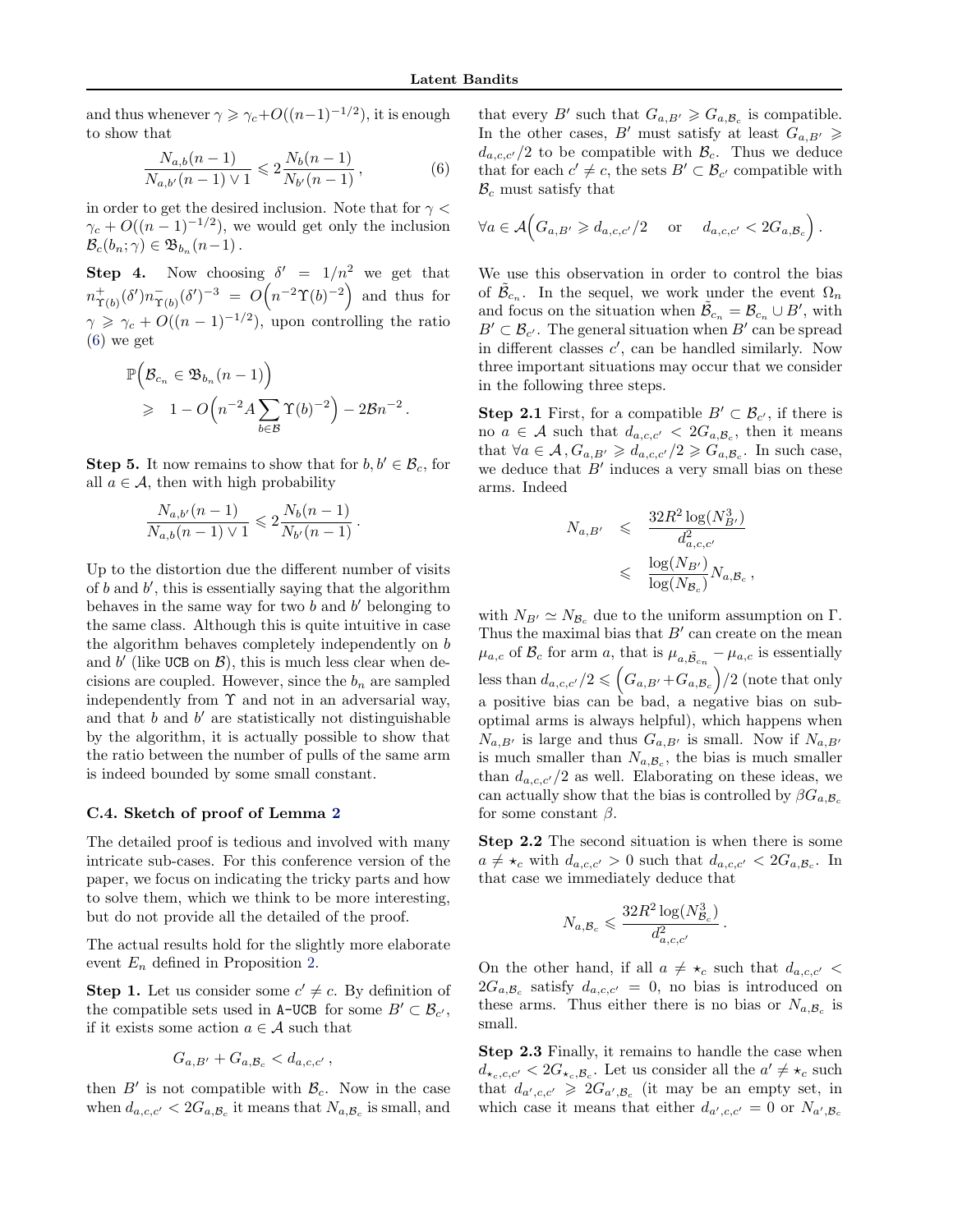is small for all  $a' \neq \star_c$ ). By the result of Step 2.1, the bias on  $\mu_{a,c}$  is controlled by  $G_{a,\mathcal{B}_c}$  for all these arms. We want to show that the bias on  $\mu_{\star_c,c}$  must be also small. Note that if  $d_{\star_c,c,c'} < 1/2\Delta_{a,c}$  for all a (following the assumption of the lemma), then  $\mathcal{E}_n$ happens and thus the regret is controlled. Similarly  $\mathcal{E}_n$  happens if  $G_{\star_c,B_c} < \alpha d_{\star_c,c,c'}$ . We thus focus on the case when  $d_{\star_c,c,c'} \geqslant 2(1+\eta)\Delta_{a,c} > 2\Delta_{a,c}$  for some  $a \neq \star_c$ , and  $G_{\star_c,\mathcal{B}_c} \geq \alpha d_{\star_c,c,c'}$ . We need to consider more sub-cases, depending on the size of  $G_{\star_c,B'}$ .

**2.3.1** If  $G_{\star_c,B'} = \kappa G_{\star_c,B_c}$ , with  $\kappa > 1$ , then by definition of  $G_{\star_c,B'}$ , we deduce that

$$
N_{\star_c,B'} \leqslant \frac{8R^2 \log(N_{B'}^3)}{\kappa^2 G_{\star_c,\mathcal{B}_c}^2} = N_{\star_c,\mathcal{B}_c} \frac{\log(N_{B'})}{\kappa^2 \log(N_{\mathcal{B}_c})},
$$

thus if we introduce for convenience the notation  $\alpha =$  $\frac{\log(N_{B'})}{\kappa^2 \log(N_{B_c})}$ , which is close to  $\kappa^{-2}$  if  $N_{B'} \simeq N_{\mathcal{B}_c}$  then it holds that

$$
\hat{\mu}_{\star_c, \mathcal{B}_c \cup B'} \n= \hat{\mu}_{\star_c, \mathcal{B}_c} \frac{1}{1+\alpha} + \hat{\mu}_{\star_c, B'} \frac{\alpha}{1+\alpha} \n\geq (\mu_{\star_c, c} - \frac{1}{2} G_{\star_c, \mathcal{B}_c}) \frac{1}{1+\alpha} + (\mu_{\star_c, c'} - \frac{1}{2} G_{\star_c, B'}) \frac{\alpha}{1+\alpha} \n= \mu_{\star_c, c} - d_{\star_c, c, c'} \frac{\alpha}{1+\alpha} - \frac{1}{2(1+\alpha)} (G_{\star_c, \mathcal{B}_c} + \alpha G_{\star_c, B'}) \n= \mu_{\star_c, c} - d_{\star_c, c, c'} \frac{\alpha}{1+\alpha} - \frac{1+\kappa \alpha}{2(1+\alpha)} G_{\star_c, \mathcal{B}_c}.
$$

Now on the other hand,

$$
G_{\star_c,\mathcal{B}_c\cup B'} \geqslant \sqrt{\frac{\log(N_{B'}+N_{\mathcal{B}_c})}{\frac{\log(N_{B'})}{G_{\star_c,B'}^2} + \frac{\log(N_{\mathcal{B}_c})}{G_{\star_c,\mathcal{B}_c}^2}}} \geqslant \frac{1}{\sqrt{\alpha+1}}G_{\star_c,\mathcal{B}_c}\,.
$$

Thus, we deduce that the upper bound on  $\star_c$  must be high, which indicates that  $\star_c$  must be the chosen arm

$$
U_{\star_c, \mathcal{B}_c \cup B'} \geq \mu_{\star_c, c} - d_{\star_c, c, c'} \frac{\alpha}{1 + \alpha} + \left(\frac{1}{\sqrt{\alpha + 1}} - \frac{1 + \kappa \alpha}{2(1 + \alpha)}\right) G_{\star_c, \mathcal{B}_c}.
$$

Indeed, using the approximation  $\alpha \simeq \kappa^{-2}$ , we get

$$
U_{\star_c, \mathcal{B}_c \cup B'} \ge \mu_{\star_c, c} - d_{\star_c, c, c'} \frac{1}{1 + \kappa^2} + \frac{\kappa}{1 + \kappa^2} \left( \sqrt{1 + \kappa^2} - \frac{1 + \kappa}{2} \right) G_{\star_c, \mathcal{B}}(7)
$$

The term in the second line is always positive, and if  $\kappa > 1$ , then we already get

$$
U_{\star_c, \mathcal{B}_c \cup B'} \geq \mu_{\star_c, c} - \frac{1}{2} d_{\star_c, c, c'} + \frac{1}{2\sqrt{2}} G_{\star_c, \mathcal{B}_c}.
$$

A maximal regret is incurred when the chosen arm is such that  $\mu_{a,c}$  is minimum, under constraint that  $d_{\star_c,c,c'} > 3\Delta_{a,c}/2$ , that is when  $d_{\star_c,c,c'} = 3\Delta_{a,c}/2$ . Also by hypothesis  $G_{\star_c,B_c} \geq \alpha d_{\star_c,c,c'} > 3\alpha \Delta_{a,c}/2$  (and can be much larger), thus in this situation we still have  $U_{\star_c,B_c\cup B'} \geq \mu_{a,c} + (1+\frac{3\alpha}{\sqrt{2}})$  $(\frac{\alpha}{2})^{\frac{\Delta_{a,c}}{4}}$  $\frac{a,c}{4}$ , which is enough to discard playing arm  $a$ , since by previous analysis the bias on arm a is controlled by  $\beta G_{a,\mathcal{B}_c}$ . Now it is possible to extend this intuition to show that indeed  $\star_c$  must be chosen with high probability if both  $\kappa$  and  $G_{\star_c,\mathcal{B}_c}$  are big.

**2.3.2** Now, we turn to the case when  $G_{\star_c,B'} = \kappa G_{\star_c,B_c}$ with  $\kappa$  < 1 (still with the assumption  $G_{\star_c,B_c}$ )  $\alpha d_{\star_c,c,c'}$ ). Using the bound (7) and the fact that  $G_{\star_c,B_c} \geq d_{\star_c,c,c'}$ , we first note that it is enough to show that

$$
\frac{\kappa\alpha}{1+\kappa^2}\left(\sqrt{1+\kappa^2}-\frac{1+\kappa}{2}-\frac{1}{\kappa\alpha}\right)d_{\star_c,c,c'} > -\Delta_{a,c} \,, \tag{8}
$$

to ensure that the bias is controlled (this is actually a slight refinement of  $\mathcal{E}_n$ ), which is essentially saying that  $\kappa > 0.6$  (or more precisely  $\sqrt{\frac{\log(N_{B_c})}{\log(N_{c_c})}}$  $\frac{\log(N_{\mathcal{B}_c})}{\log(N_{\mathcal{B}'})} \kappa > 0.6$ ) is enough in the scenario when  $d_{\star_c,c,c'} = 3\Delta_{a,c}/2$  and  $\alpha = 1/2.$ 

Now, let us show that indeed  $\kappa$  cannot be too small. First, note that we have  $\frac{\log(N_{B'})}{G_{*_{c,B'}}^2} = \sum_{b' \in B'} \frac{\log(N_{b'})}{G_{*_{c,b'}}^2}$ , and under the assumption that  $\Upsilon$  is uniform and all classes have equal size, then we get

$$
\begin{aligned} &\sum_{b'\in B'}\frac{\log(N_{b'})}{G^2_{\star_c,b'}}\\ &\leqslant \quad \frac{1}{|\mathcal{B}_c|}\sum_{b\in\mathcal{B}_c}\bigg(\sum_{b'\in B': G_{\star_c,b'} > G_{\star_c,b}}\frac{\log(N_{b'})}{G^2_{\star_c,b}}\\ &+\sum_{b'\in B': G_{\star_c,b'} \leqslant G_{\star_c,b}}\frac{\log(N_{b})}{G^2_{\star_c,b}}2\gamma\bigg)\\ &\leqslant \quad \frac{1}{|\mathcal{B}_c|}\sum_{b\in\mathcal{B}_c}\bigg(\frac{\log(N_{b})}{G^2_{\star_c,b}}|B'|2\gamma\bigg)\\ &\leqslant \quad \sum_{b\in\mathcal{B}_c}\frac{2\gamma\log(N_{b})}{G^2_{\star_c,b}}, \end{aligned}
$$

where we used the definition of  $\varepsilon_{b',b}$  in the second line, and the fact that  $N'_b \simeq N_b$  and that  $|B'| \leq |\mathcal{B}_{c'}|$  in the last two lines. Thus, we deduce that we must have

$$
G_{\star_c,B'} \geq \sqrt{\frac{\log(N_{B'})}{\log(N_{\mathcal{B}_c})}} \frac{G_{\star_c,\mathcal{B}_c}}{\sqrt{2\gamma}}.
$$
 (9)

Now it is easy to check that for  $\gamma \simeq \gamma_c$ , since  $\gamma_c = 1$ by assumption, then indeed condition (8) holds, which